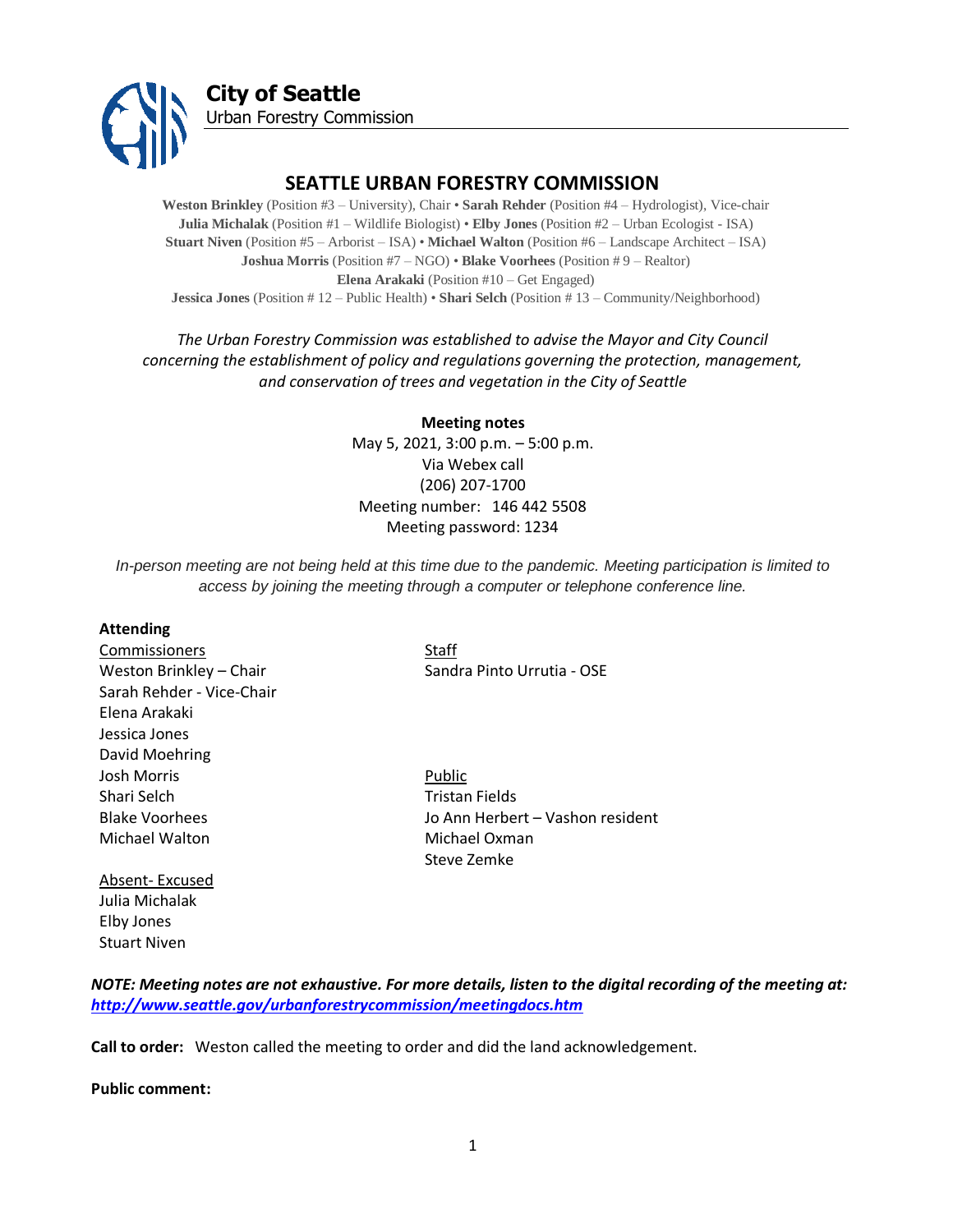Jo Ann Herbert: She is a retired Nurse and has been living for the past 26 years in Vashon Island. She has seen a lot of concerning things about tree cutting. She has been working with King County on an issue along the highway. She was driving by the site of a stand of Norwegian Maples when she saw a truck with no sign on it. There were five people (one in a bucket truck) there and she approached them to ask what company they worked with and why were they cutting trees. They didn't identify themselves and told her to call King County. She believes community members deserve a response. She suggested to King County to have a local arborist assess the health of the trees. The company doing tree work should have the paperwork showing what they are doing.

Steve Zemke: He sent comments on SDCI's data collection to SDCI staff and he has not received a response. He wants to know if SDCI is still capturing information from the site plans. He believes the developer should do this, not City staff. He also wanted to give the UFC a heads up on an issue. CM Pedersen put in a proviso in las year's budget and the UFC should check the status. Also, the UFC should get started with the response to Council's Urban Forestry program SLI and make recommendations on how to handle trees in Seattl4e. There is a conflict of interest with SDCI.

Michael Oxman: Would like to urge the City of Seattle to implement a tree removal permit and two weeks posting notice.

## **Chair report:**

Weston mentioned that this section at the beginning of the month would be the right place for coordinator and committee reports.

Sandra shared several items as part of the UFC Coordinator report:

- Position 11 recruitment: Applications for the UFC Environmental Justice position closed 4/29. Sandra is now managing the interview process.
- OSE recruitment: OSE will be hiring a temporary "out-of-class" position to provide seamless transition into the Urban Forestry Policy Advisor/UFC Coordinator role as Sandra retires. This is an internal opportunity for City of Seattle staff to have the opportunity to serve in this role for six months as OSE plans for the permanent position hiring expected to begin later this year.
- Annual UFC and Urban Forest Inter-departmental Team meeting: This year's meeting will take place in June 2 and will be a follow up to last year's Equity and Urban Forestry training.

Administrative committee:

- They would like to spend more time documenting the debriefing process after presentations and working on producing an outline of key points and course of action: recommendation, thank you letter, etc. Getting more clarity about the UFC position and opinion prior to writing drafts. It would be good to run draft letters by the Administrative committee prior to sharing them with the full group. This would allow for removal of the heavy letter editing lift out of meeting and allow for more robust discussion on policy.
- Commissioners were welcoming of this idea.

## **Adoption of April 7 and April 14 meeting notes**

Commissioners reviewed and adopted the April meeting notes.

**ACTION: A motion to approve the April 7 meeting notes as written was made, seconded, and approved.** 

**ACTION: A motion to approve the April 14 meeting notes as amended was made, seconded, and approved.** 

## **Welcome letter to OSE new leadership**

Josh walked the group through the draft letter he wrote. The Commission discussed and offered comments and input.

**ACTION: A motion to approve the letter amended was made, seconded, and approved.**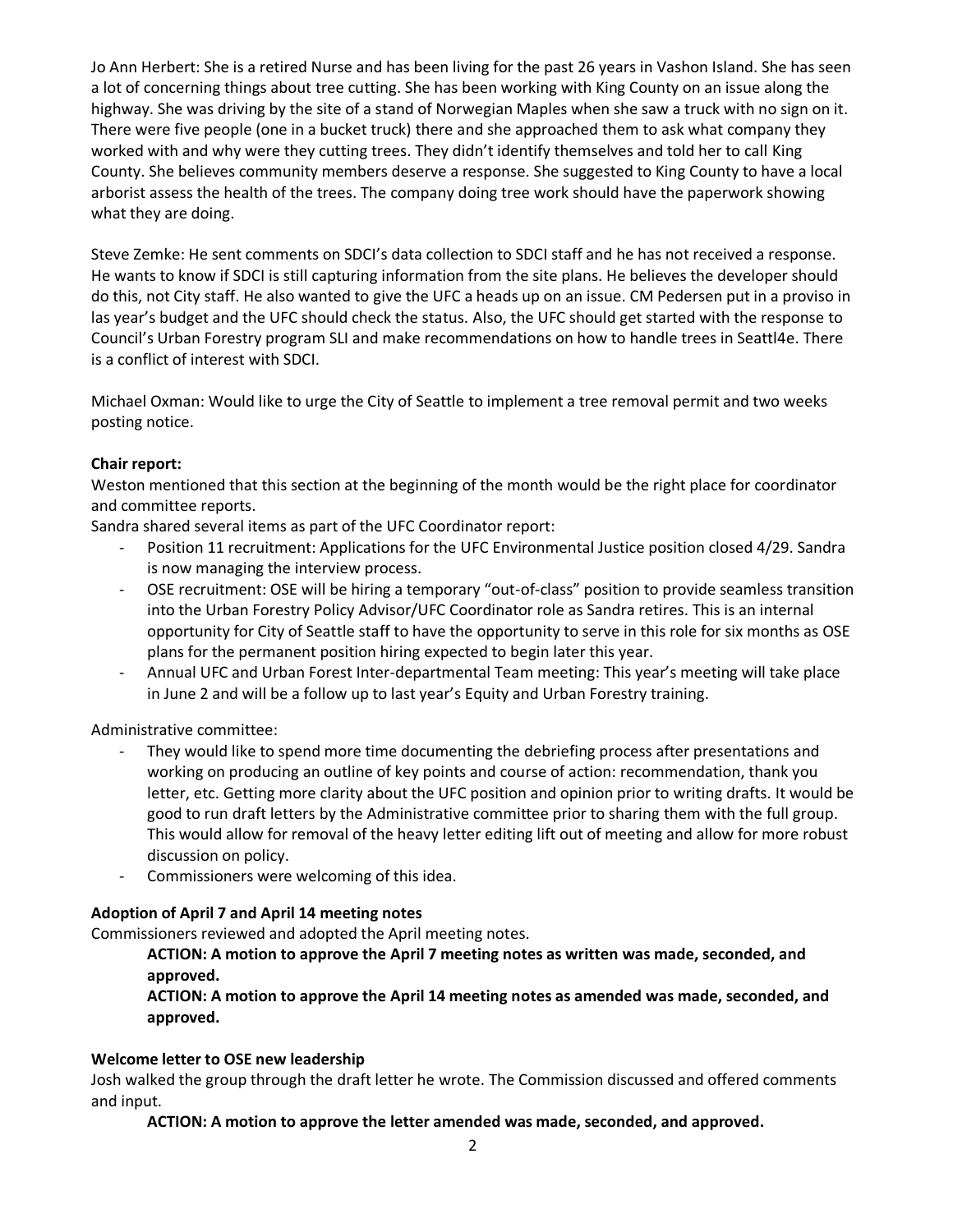## **Thank you letter to SDOT on Permavoid presentation**

Michael walked the group through the draft letter he wrote. Commissioners discussed the letter and offered ideas for amendments.

# **ACTION: A motion to approve the letter as amended was made, seconded, and approved.**

## **SDCI tree tracking sheet discussion**

David led the initial discussion and will be producing a first draft letter of recommendation to SDCI for discussion at next week's meeting.

# *NOTE: Meeting notes are not exhaustive. For more details, listen to the digital recording of the meeting at: <http://www.seattle.gov/urbanforestrycommission/meetingdocs.htm>*

## **Public comment:**

Jo Ann: statement of Seattle's value of trees. Encourage them to use a tree tracking sheet. UFC an educate the public on the importance of trees.

Michael Oxman: Council's LUN Committee had originally put in place a proviso to keep funding from SDCI until they deliver a tree ordinance.

Steve Zemke: gentrification can be any improvement: a new school, putting a sidewalk… tree planting is the same. Consider the value to people's health as well. Yes, it's a concern but we are trying to improve the health of the community. For many years Seattle has been attempting to update tree regulations. Other communities have done it. Tree tracking is just one piece of the effort. UFC needs to urge City Council to take action.

**Adjourn:** Weston adjourned the meeting.

Content of the meeting's chat:

from Steve Zemke to everyone: 3:56 PM

Concern with gentrification - is upgrading a school for instance gentrification or a benefit to community living in area. Trees are the same- providing health benefit to living in a community. Should we not do it because it is possible gentrification?

from Steve Zemke to everyone: 4:08 PM

City needs to track trees being replaced also, not just trees lost. Exceptional trees and trees over 24" DBH need to be replaced under SMC 25.11.090 are supposed to be repaced.

from Steve Zemke to everyone: 4:12 PM

Need to ask what process city is using to get developers to tally tree loss and replacement like Portland Oregon is doing.

from Steve Zemke to everyone: 4:17 PM

Should recommend developers need to get permits to remove any trees and posting of permit applications on site and on line so community knows what is happening.

from Steve Zemke to everyone: 4:26 PM

Should ask for as much information as helps understand what is happening. Basically is a tree inventory. UFC has asked in past to also include photos of trees on site.

from Steve Zemke to everyone: 4:27 PM

require quarterly reporting of tree loss and replacemnt as city departments are now required to do.

from Steve Zemke to everyone: 4:33 PM

Responding to david - tree loss and replacementtracking is meant to be ongoing as sandra said other city departments are already required to do.

from Steve Zemke to everyone: 4:39 PM

Urge people check what Portland is doing on tree tracking - Portland is miles ahead of Seattle in collecting tree data and using it to guide what happens during development.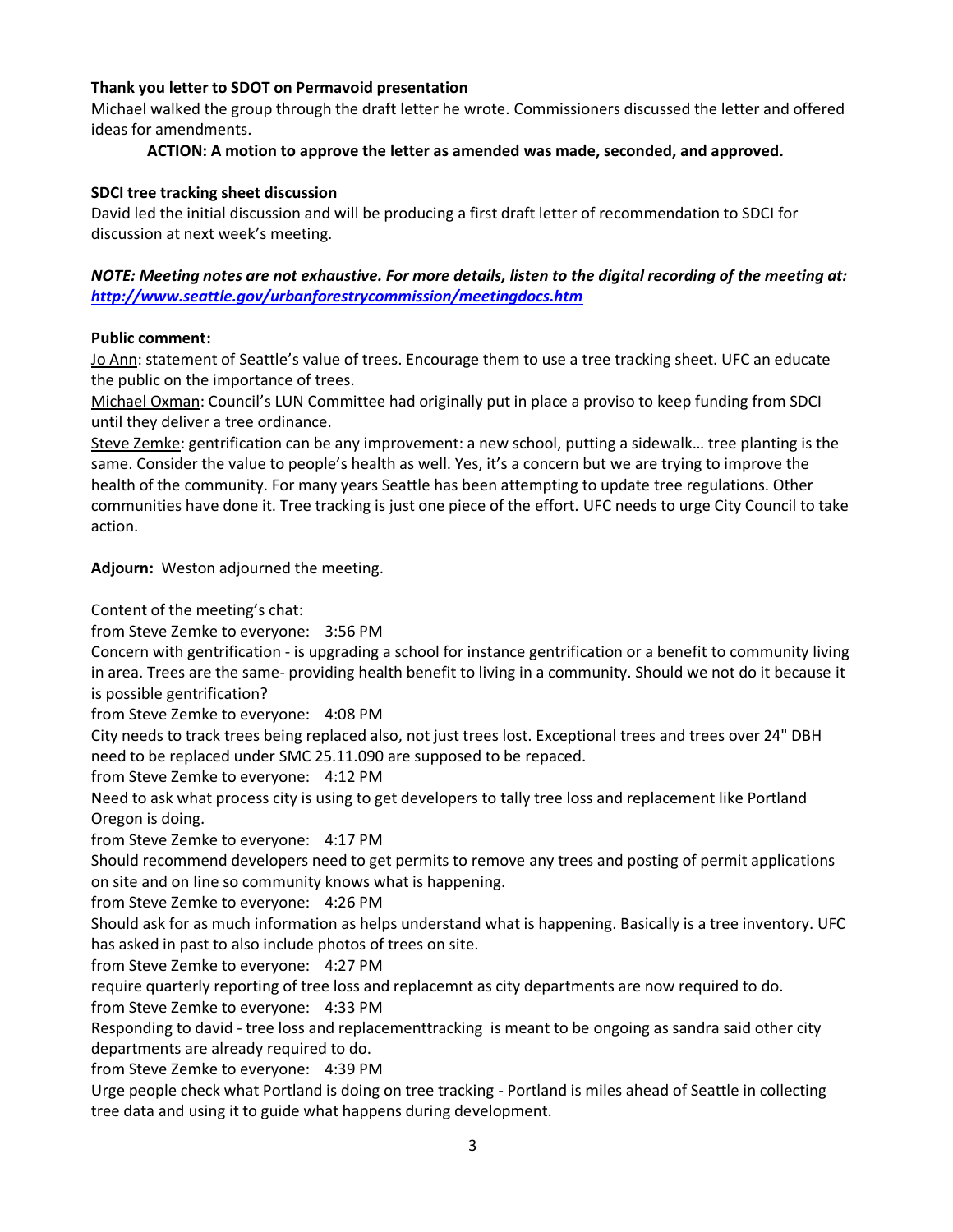See Create a Tree Inventory and Tree Plan

Here is Their28 page guide on using Excell for their Tree Code requirements. Tree Code - Excell Tool - user Manual

Survey points for example include survey point number, Northing (y axis), Easting (x Axis), elevation, data collect code, deciduous or evergreen, common species name, log number, DBH, canopy radius, RPZ radius, notes. see e-mail I sent as link is not being transferred from Steve Zemke to everyone: 4:42 PM https://www.portland.gov/trees/trees-development/capital-improvement-projects/create-tree-inventoryand-tree-plan from Steve Zemke to everyone: 4:43 PM https://www.portland.gov/sites/default/files/2020/cip-tree-inventory-user-manual.pdf from Steve Zemke to everyone: 4:48 PM https://www.portland.gov/sites/default/files/2020-08/tree-removal-replanting-permit-application.pdf Portland now requires permits for trees removed outside development footprint. from Steve Zemke to everyone: 4:50 PM <https://www.portland.gov/trees/treepermits/do-i-need-tree-permit/tree-requirements-building-permits> from Michael Oxman (privately): 4:55 PM Simple tree inventory<https://shop.arborday.org/23-how-to-conduct-a-street-tree-inventory>

# **Public input: (see next page and posted notes)**

**From:** dmoehring@consultant.com <dmoehring@consultant.com>

**Sent:** Sunday, March 14, 2021 11:18 AM

**To:** PRC <PRC@seattle.gov>

**Cc:** Treepac <Treepac@groups.outlook.com>; Pinto Urrutia, Sandra <Sandra.PintoUrrutia@seattle.gov>; FIREPDR <FIREPDR@seattle.gov>

**Subject:** Arborist assessment of remaining trees with stumps and groves

## **CAUTION: External Email**

Seattle PRC,

Northeastern Seattle's clear-cutting of properties continues unchecked. Seattle needs strengthened enforcement of tree protection requirements within SMC 23.24, SMC 25.11, and other Seattle Municipal Codes.

Please note the collage of images from this Cedar Park area property at 3532 NE 134TH ST from the SDCI EDMS. Given the images of large trees and tree stumps, provide and carefully review an arborist assessment of tree groves and exceptional trees. The evidence of trees removed may also be found from the 2017 site plan. How are trees being removed on a previous permit application? There does not appear to be permits issued to remove the trees.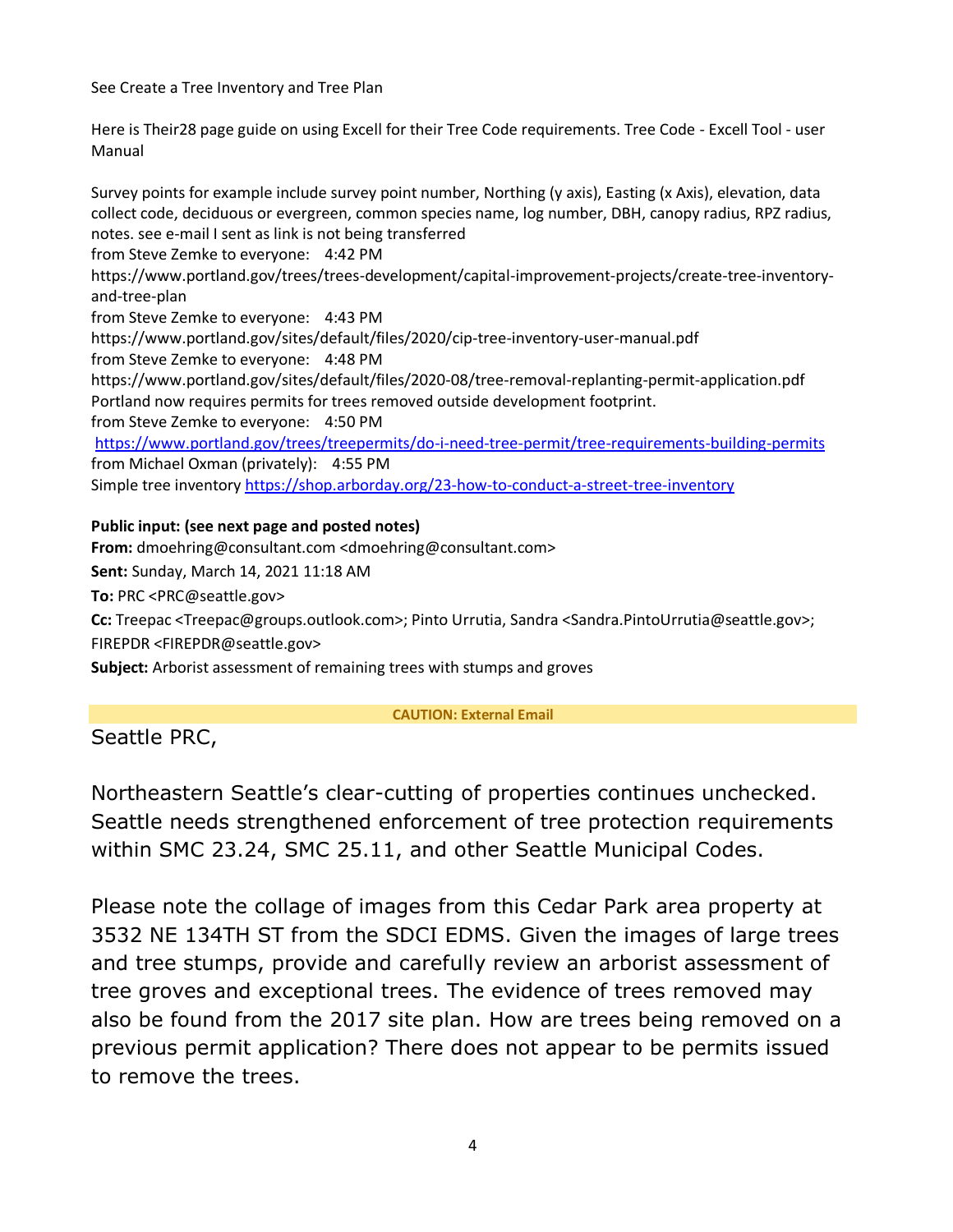The existing 11,618 sq. ft property (within a SF-7200 zone) is being proposed to be subdivided into two long narrow lots wth SDCI project #3037750-LU so that related permits may include new buildings that will result in additional tree removal.

The Seattle Fire Department needs to review the required emergency access to the lot and splitting it into two lots. The dead-end street is about 275 feet in length, exceeding the maximum 150-foot length without a fire truck turnaround.

Moreover, the resulting lot sizes with one being just 5,479 sq. ft. is too small at 76% of the minimum 7,200 sq ft lot size. Please verify surveys, especially including the provisions for emergency vehicle turnaround at the end of a dead-end street. The survey is missing adjacent property bordering trees and structures.

Thank you for allowing these comments to [PRC@seattle.gov.](mailto:PRC@seattle.gov)

David Moehring TreePAC board member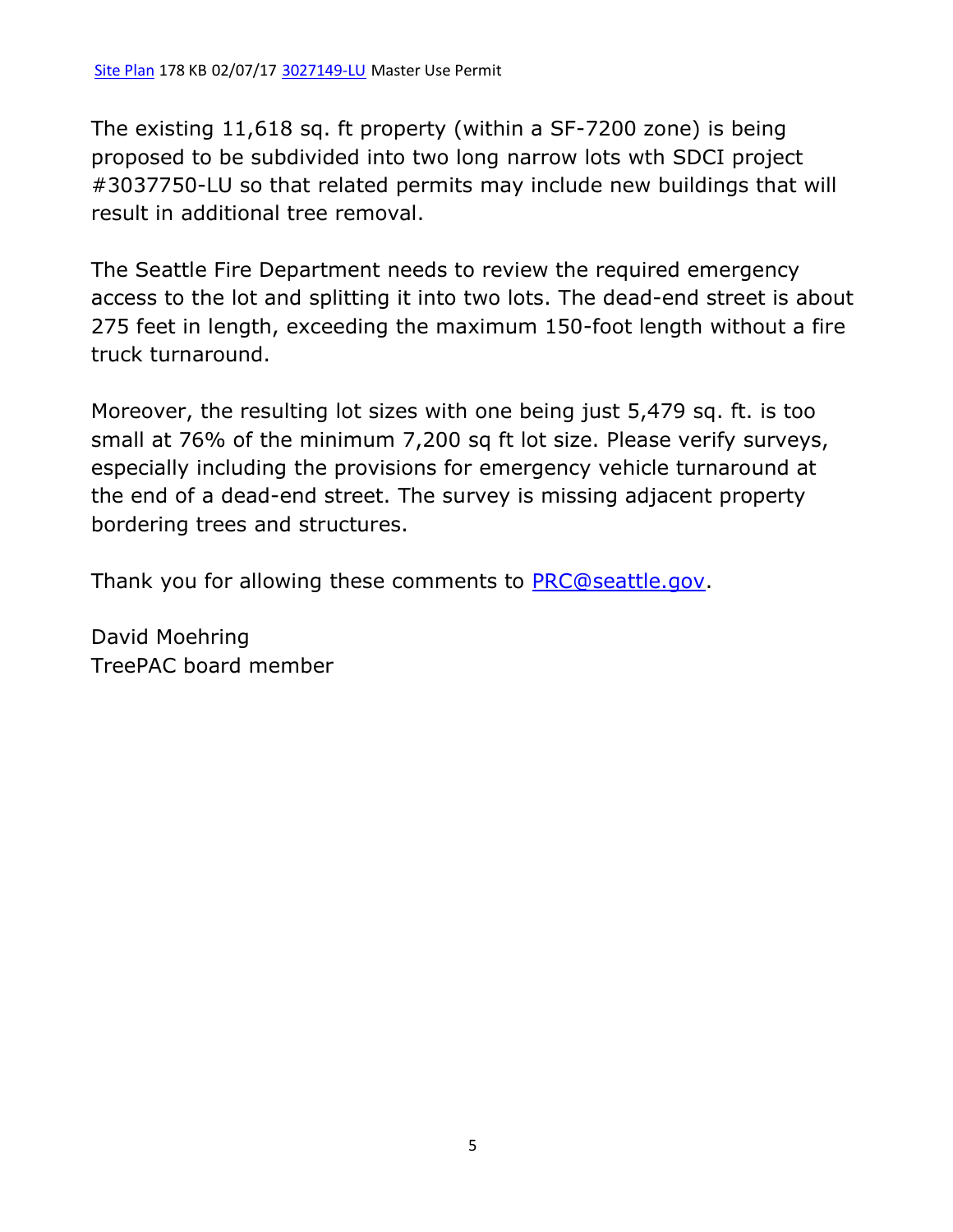# Neighbors that SDCI should contact:

| CLINEY, DANIEL               | 3512 NE 134TH ST  |
|------------------------------|-------------------|
| <b>WILLING, KENT</b>         | 3505 NE 134TH ST  |
| EGAN, ELIZABETH ANNE         | 3519 NE 134TH ST  |
| DEARDORFF, PIPER D           | 3518 NE 134TH ST  |
| CLARK, PEGGY+SHEMET MELISSA  | 13241 37TH AVF NF |
| CLARK, PEGGY ANN             | 13247 37TH AVE NE |
| GALLAWAY, DOROTHYK           | 13235 37TH AVE NE |
| SCHOEN, JASON+LAUREN         | 13227 37TH AVE NE |
| BRADY-SHERWOOD, Carolyn      | 13223 37TH AVE NE |
| DOHERTY, TRACY               | 13217 37TH AVE NE |
| ATKINS, VANCE                | 13211 37TH AVE NE |
| LOMER, G BRUCE & ANNE        | 13215 37TH AVE NE |
| BURKE, BRIAN+AIMEE FULLERTON | 13214 37TH AVF NF |
| STRAUSZ, DAVID III+HILARY AT | 3605 NE 135TH ST  |
| <b>MOUNCE, STEVEN S</b>      | 3641 NE 135TH ST  |
| BOYD, KEEGAN                 | 3601 NE 135TH ST  |
| PENN, AMANDA                 | 3526 NE 134TH ST  |
| YAN, RAN                     | 13230 35TH AVE NE |

**From:** Stuart Niven <panorarbor@gmail.com> **Sent:** Monday, March 15, 2021 3:38 PM **To:** David Moehring <dmoehring@consultant.com> **Cc:** PRC <PRC@seattle.gov>; Treepac <Treepac@groups.outlook.com>; Pinto Urrutia, Sandra <Sandra.PintoUrrutia@seattle.gov>; FIREPDR <FIREPDR@seattle.gov> **Subject:** Re: Arborist assessment of remaining trees with stumps and groves

**CAUTION: External Email**

Thank you David, I second your comments.

Thank you and kind regards,

Stuart Niven, BA (Hons) *PanorArborist* [www.panorarbor.com](https://protect2.fireeye.com/v1/url?k=bb9bc271-e400fb43-bb9beac1-8697e44c76c2-6713fea5a8fd3dff&q=1&e=9763fd6f-aba2-47db-8fa0-d1344ac0f2a9&u=http%3A%2F%2Fwww.panorarbor.com%2F)

ISA Certified Arborist PN-7245A & [Tree Risk Assessment Qualification \(TRAQ\)](https://protect2.fireeye.com/v1/url?k=df74d2d8-80efebea-df74fa68-8697e44c76c2-6939adc16490f681&q=1&e=9763fd6f-aba2-47db-8fa0-d1344ac0f2a9&u=https%3A%2F%2Fwww.treesaregood.org%2Ffindanarborist%2Fverify) [Arborist on Seattle Audubon Society Conservation](https://protect2.fireeye.com/v1/url?k=12c8311a-4d530828-12c819aa-8697e44c76c2-cef33bc4f910cade&q=1&e=9763fd6f-aba2-47db-8fa0-d1344ac0f2a9&u=http%3A%2F%2Fwww.seattleaudubon.org%2Fsas%2FAbout%2FConservation%2FArchive%2FAboutOurProgram%2FConservationCommittee.aspx) [Committee](https://protect2.fireeye.com/v1/url?k=12c8311a-4d530828-12c819aa-8697e44c76c2-cef33bc4f910cade&q=1&e=9763fd6f-aba2-47db-8fa0-d1344ac0f2a9&u=http%3A%2F%2Fwww.seattleaudubon.org%2Fsas%2FAbout%2FConservation%2FArchive%2FAboutOurProgram%2FConservationCommittee.aspx) [Arborist on Seattle's Urban Forestry](https://www.seattle.gov/urbanforestrycommission) Commission [Board](https://protect2.fireeye.com/v1/url?k=09572bbe-56cc128c-0957030e-8697e44c76c2-73e05d00b4416501&q=1&e=9763fd6f-aba2-47db-8fa0-d1344ac0f2a9&u=https%3A%2F%2Ftreepac.org%2F) [Member of TreePAC](https://protect2.fireeye.com/v1/url?k=e60d9353-b996aa61-e60dbbe3-8697e44c76c2-d01d0601b9b2f56d&q=1&e=9763fd6f-aba2-47db-8fa0-d1344ac0f2a9&u=https%3A%2F%2Ftreepac.org%2F)

[WA Lic# PANORL\\*852P1](https://secure.lni.wa.gov/verify/Results.aspx#%7B%22firstSearch%22%3A1%2C%22searchCat%22%3A%22Name%22%2C%22searchText%22%3A%22panorarbor%22%2C%22Name%22%3A%22panorarbor%22%2C%22pageNumber%22%3A0%2C%22SearchType%22%3A2%2C%22SortColumn%22%3A%22Rank%22%2C%22SortOrder%22%3A%22desc%22%2C%22pageSize%22%3A1) (Click to link to WA L&I's Verify a Contractor Page)

**From:** Judith Starbuck <judithstarbuck@msn.com> **Sent:** Monday, March 15, 2021 3:43 PM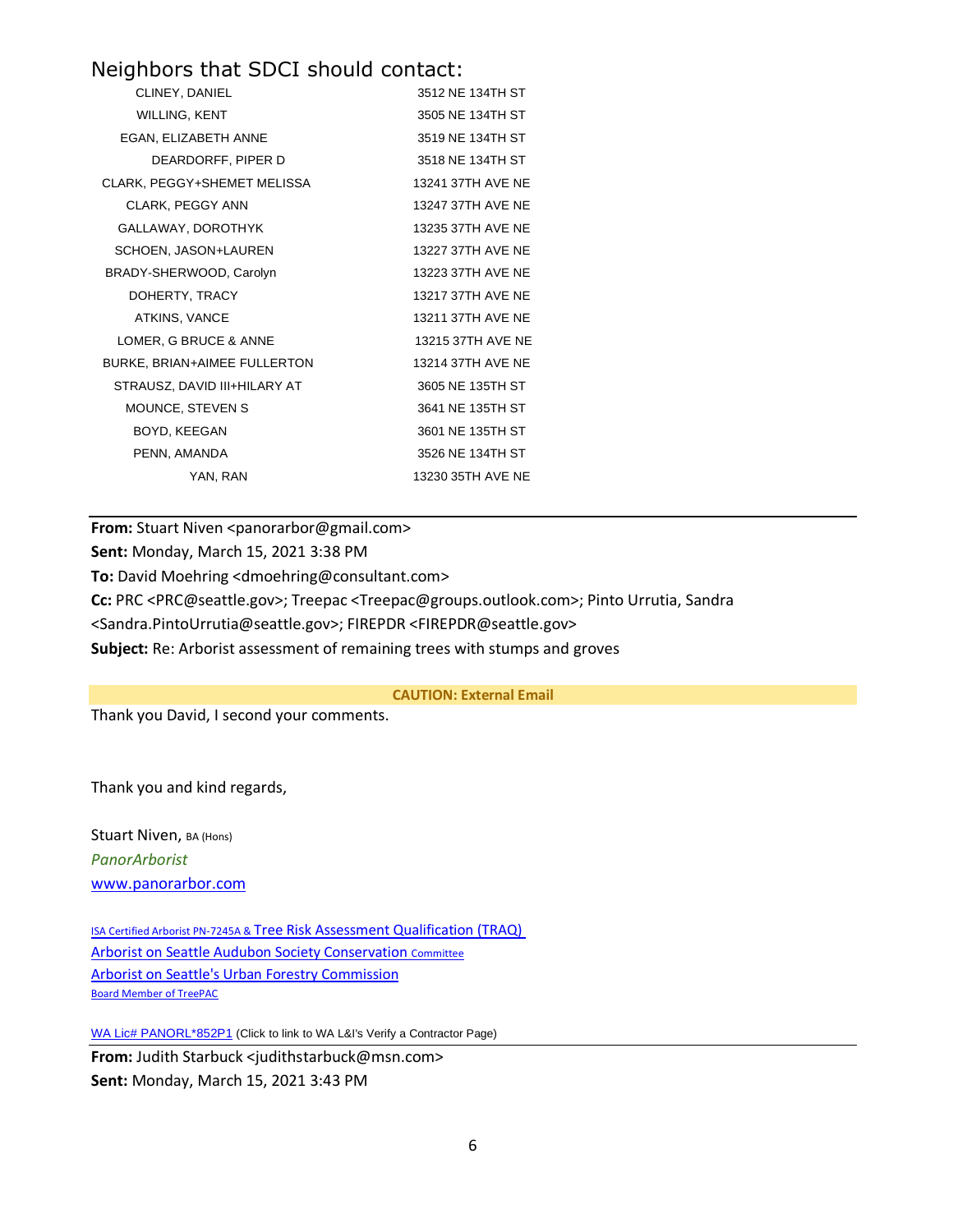# **To:** Pinto Urrutia, Sandra <Sandra.PintoUrrutia@seattle.gov> **Subject:** Please Strengthen Seattle's Tree Ordinance

#### **CAUTION: External Email**

Sandra Pinto de Bader,

It's time to end the delay by the Seattle Department of Construction and Inspections (SDCI) on presenting the Seattle City Council with an updated draft Tree and Urban Forest Protection Ordinance. Over the last 12 years, the City Council has repeatedly asked SDCI for an updated workable and effective ordinance draft to consider and it is obvious SDCI is not responding as requested. In its recent Resolution 31902, the Council gave specific issues for SDCI to address.

If SDCI cannot respond in a timely manner, please remove tree and urban forestry protection from their Department. As the City Auditor proposed in 2009, transfer tree and urban forestry oversight and authority to the Office of Sustainability and the Environment. SDCI has a conflict of interest in tree oversight – their priority mission has been to help developers build, not protect trees. Years of inaction on effective oversight and protection of trees by SDCI demands that a separate entity like OSE take over the city's responsibility to protect and enhance our urban forest.

Seattle's trees and urban forest are vital to keeping our city healthy and livable. Trees and the urban forest comprise a vital green infrastructure. Trees reduce air pollution, storm water runoff and climate impacts like heat island effects, while providing essential habitat for birds and other wildlife. They are important for the physical and mental health of our residents.

Seattle's rapid growth and an outdated tree ordinance are reducing these beneficial effects as trees are removed and not replaced. It is urgent to act now to stop this continued loss of trees, particularly large mature trees and tree groves. It is important to promote environmental equity as trees are replaced.

Please update Seattle's Tree Protection Ordinance as recommended in the latest draft by the Seattle Urban Forestry Commission.

Here are the key provisions that need to be in the updated tree ordinance:

1. Expand the existing Tree Removal and Replacement Permit Program, including 2-week public notice and posting on-site, as used by the Seattle Department of Transportation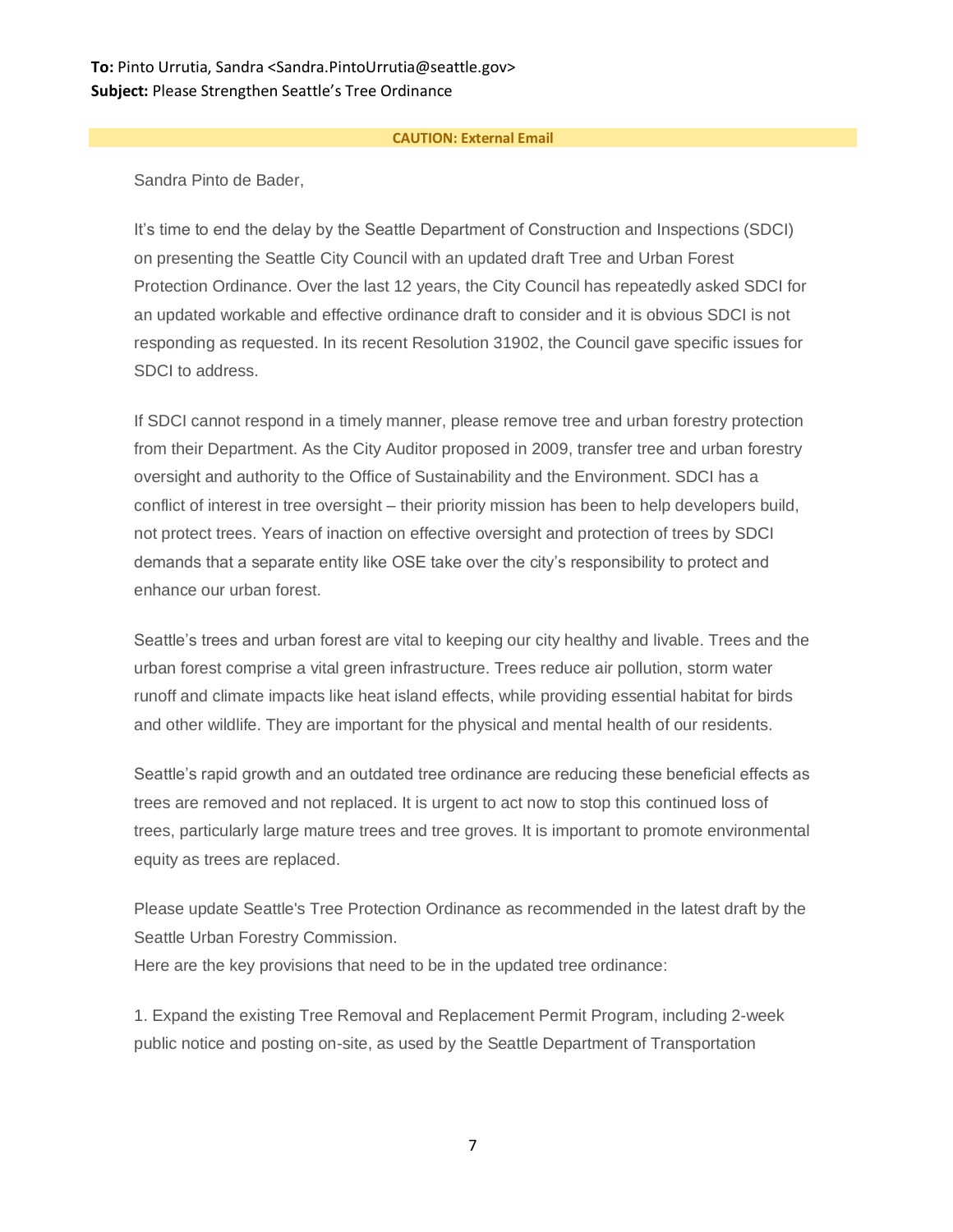(SDOT) – to cover all Significant Trees (6" and larger diameter at breast height (DBH)) on private property in all land use zones, both during development and outside development. 2. Require the replacement of all Significant Trees removed with trees that in 25 years will reach equivalent canopy volume – either on site or pay a replacement fee into a City Tree Replacement and Preservation Fund. Allow the Fund to also accept fines, donations, grants and set up easements.

3. Retain current protections for Exceptional Trees and reduce the upper threshold for Exceptional Trees to 24" DBH, protect tree groves and prohibit Significant Trees being removed on undeveloped lots.

4. Allow removal of no more than 2 Significant non-Exceptional Trees in 3 years per lot outside development

5. Establish one citywide database for applying for Tree Removal and Replacement Permits and to track changes in the tree canopy.

6. Post online all permit requests and permit approvals for public viewing.

7. Expand SDOT's existing tree service provider's registration and certification to register all Tree Service Providers (arborists) working on trees in Seattle.

8. Provide adequate funding in the budget to implement and enforce the updated ordinance.

Judith Starbuck [judithstarbuck@msn.com](mailto:judithstarbuck@msn.com) 1126 GRAND AVE SEATTLE, Washington 98122

From: dmoehring@consultant.com <dmoehring@consultant.com> Sent: Thursday, March 18, 2021 11:58 AM To: PRC <PRC@seattle.gov> Cc: Pinto Urrutia, Sandra <Sandra.PintoUrrutia@seattle.gov>; sdot\_la@seattle.gov Subject: Duwamish Tree grove clearing for 3 new houses and opening of street

CAUTION: External Email

Thank you for allowing public comment.

The limited tree canopy within the Duwamish valley at 1211 to 1219 S TRENTON ST is proposed to be thinned even further, resulting in greater disparity and loss of equitable environment compared to other parts of Seattle:

Project: 3033333-LU Area: West Seattle Notice Date: 3/18/2021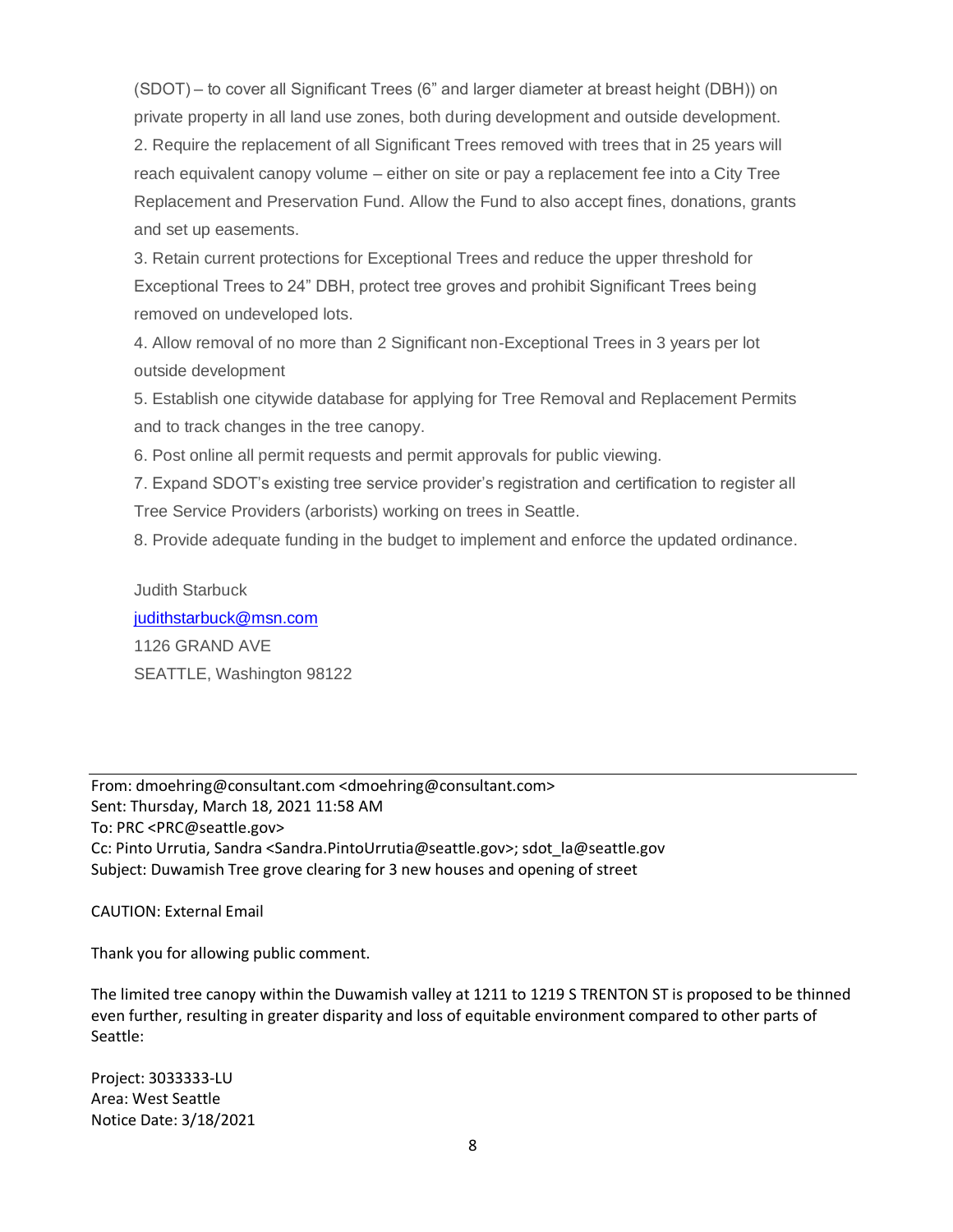Project Description

Land use application to allow a 2-story single family dwelling unit. Parking for 2 vehicles proposed. Comments may be submitted through: 03/31/2021

And

Application for project 3037675-LU (Click for complete notice information) Address: 1211 S TRENTON ST Project: 3037675-LU Area: West Seattle Notice Date: 3/18/2021 Project Description Land use application to allow a 2-story single family dwelling unit. Parking for 2 vehicles proposed. Comments may be submitted through: 03/31/2021

And

Application for project 3037676-LU (Click for complete notice information) Address: 1215 S TRENTON ST Project: 3037676-LU Area: West Seattle Notice Date: 3/18/2021 Project Description Land use application to allow a 2-story single family dwelling unit. Parking for 2 vehicles proposed. Comments may be submitted through: 03/31/2021

How will this project account for tree canopy replacement per provisions of the code?

David Moehring Board member TreePAC 4949494

Sent using the mobile mail app

**From:** Stuart Niven <panorarbor@gmail.com>

**Sent:** Friday, March 19, 2021 6:41 AM

**To:** David Moehring <dmoehring@consultant.com>

**Cc:** PRC <PRC@seattle.gov>; Pinto Urrutia, Sandra <Sandra.PintoUrrutia@seattle.gov>; sdot\_la@seattle.gov **Subject:** Re: Duwamish Tree grove clearing for 3 new houses and opening of street

**CAUTION: External Email**

Thank you David, I second your question about this project.

Thank you and kind regards,

Stuart Niven, BA (Hons) *PanorArborist*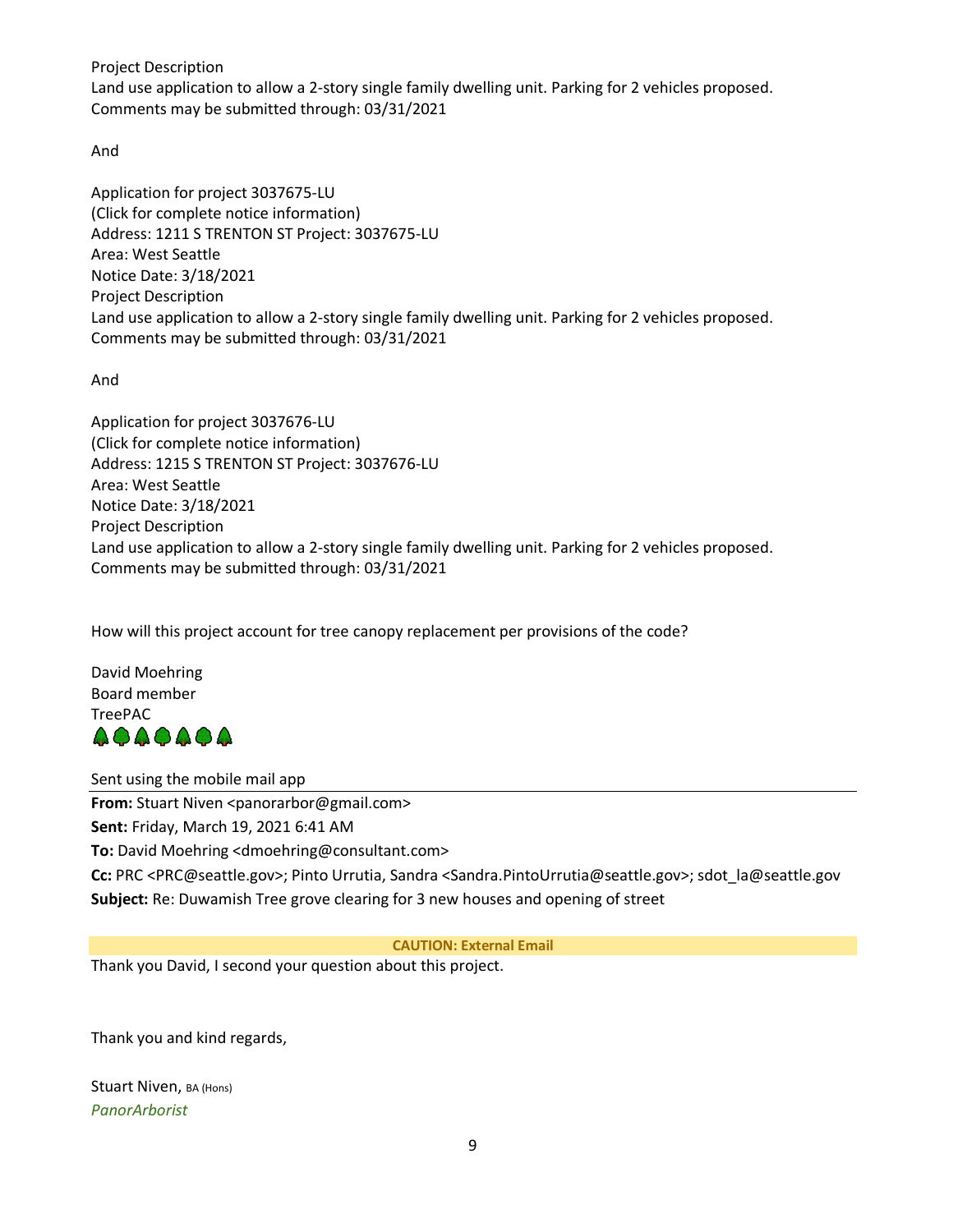#### [www.panorarbor.com](https://protect2.fireeye.com/v1/url?k=06bac189-5921f8af-06bae939-867666c9b37a-e2765288d10f91cd&q=1&e=c1144d05-a433-45d1-9132-3fc4beb2807d&u=http%3A%2F%2Fwww.panorarbor.com%2F)

ISA Certified Arborist PN-7245A & [Tree Risk Assessment Qualification \(TRAQ\)](https://protect2.fireeye.com/v1/url?k=6637eeef-39acd7c9-6637c65f-867666c9b37a-f91997781d60c28f&q=1&e=c1144d05-a433-45d1-9132-3fc4beb2807d&u=https%3A%2F%2Fwww.treesaregood.org%2Ffindanarborist%2Fverify) [Arborist on Seattle Audubon Society Conservation](https://protect2.fireeye.com/v1/url?k=6165d2a1-3efeeb87-6165fa11-867666c9b37a-04b32b4e15f95e23&q=1&e=c1144d05-a433-45d1-9132-3fc4beb2807d&u=http%3A%2F%2Fwww.seattleaudubon.org%2Fsas%2FAbout%2FConservation%2FArchive%2FAboutOurProgram%2FConservationCommittee.aspx) [Committee](https://protect2.fireeye.com/v1/url?k=6165d2a1-3efeeb87-6165fa11-867666c9b37a-04b32b4e15f95e23&q=1&e=c1144d05-a433-45d1-9132-3fc4beb2807d&u=http%3A%2F%2Fwww.seattleaudubon.org%2Fsas%2FAbout%2FConservation%2FArchive%2FAboutOurProgram%2FConservationCommittee.aspx) [Arborist on Seattle's Urban Forestry](https://www.seattle.gov/urbanforestrycommission) Commission [Board](https://protect2.fireeye.com/v1/url?k=050ea02d-5a95990b-050e889d-867666c9b37a-8f5c23dceaea64a3&q=1&e=c1144d05-a433-45d1-9132-3fc4beb2807d&u=https%3A%2F%2Ftreepac.org%2F) Member [of TreePAC](https://protect2.fireeye.com/v1/url?k=1cc9df39-4352e61f-1cc9f789-867666c9b37a-15eea4d57a5790da&q=1&e=c1144d05-a433-45d1-9132-3fc4beb2807d&u=https%3A%2F%2Ftreepac.org%2F)

[WA Lic# PANORL\\*852P1](https://secure.lni.wa.gov/verify/Results.aspx#%7B%22firstSearch%22%3A1%2C%22searchCat%22%3A%22Name%22%2C%22searchText%22%3A%22panorarbor%22%2C%22Name%22%3A%22panorarbor%22%2C%22pageNumber%22%3A0%2C%22SearchType%22%3A2%2C%22SortColumn%22%3A%22Rank%22%2C%22SortOrder%22%3A%22desc%22%2C%22pageSize%22%3A1) (Click to link to WA L&I's Verify a Contractor Page)

From: Margaret Staeheli <mpegrose@gmail.com> Sent: Tuesday, March 23, 2021 9:32 PM To: Strauss, Dan <Dan.Strauss@seattle.gov> Cc: noah.an@seattl.gov; Pinto Urrutia, Sandra <Sandra.PintoUrrutia@seattle.gov> Subject: Tree Code

CAUTION: External Email

City Council members:

I want to once again express my deep disappointment and frustration at the circular process city council continues to follow regarding trees in Seattle.

I volunteered my time on the Urban Forestry Commission - at a time when both my family and my business required considerable attention. Thus the Commission volunteer was my "free time" more than 12 years have passed -. I am volunteering outside of city process now because very little happened.

Then- remember 2020- a newly elected with CM Strauss had a hearing- over a year and half ago- I attended and spoke- at that time you and other CM's said you would finally direct city staff to get the code updated. COVID 19 is no excuse. The work and framework had been done. You just needed to direct city staff. You said you would move forward but you went sideways or what I feel is backwards.

Now I hear you are hiring a consultant to review Seattle resident attitudes toward trees - really - why suddenly go backwards. Please explain- if it is pressure from the development community then just say it- I can accept that fact- I can no longer accept the council spin. The reality is creative, dynamic cities have housing and trees. Figure out how to use the space in our land. Be honest and transparent with your reasoning.

Please take two half days and "drive" around the whole city- look at the trees on new housing - where they are placed- what species. Understand street trees are fine, park trees are fine but the SDOT trees will not create canopy in our neighborhoods

I encourage you to move on adopt the UFC code recommendations.

Peg Staeheli West Seattle Sent from my iPhone **From:** heidi calyxsite.com <heidi@calyxsite.com> **Sent:** Wednesday, March 24, 2021 8:21 AM **To:** Strauss, Dan <Dan.Strauss@seattle.gov>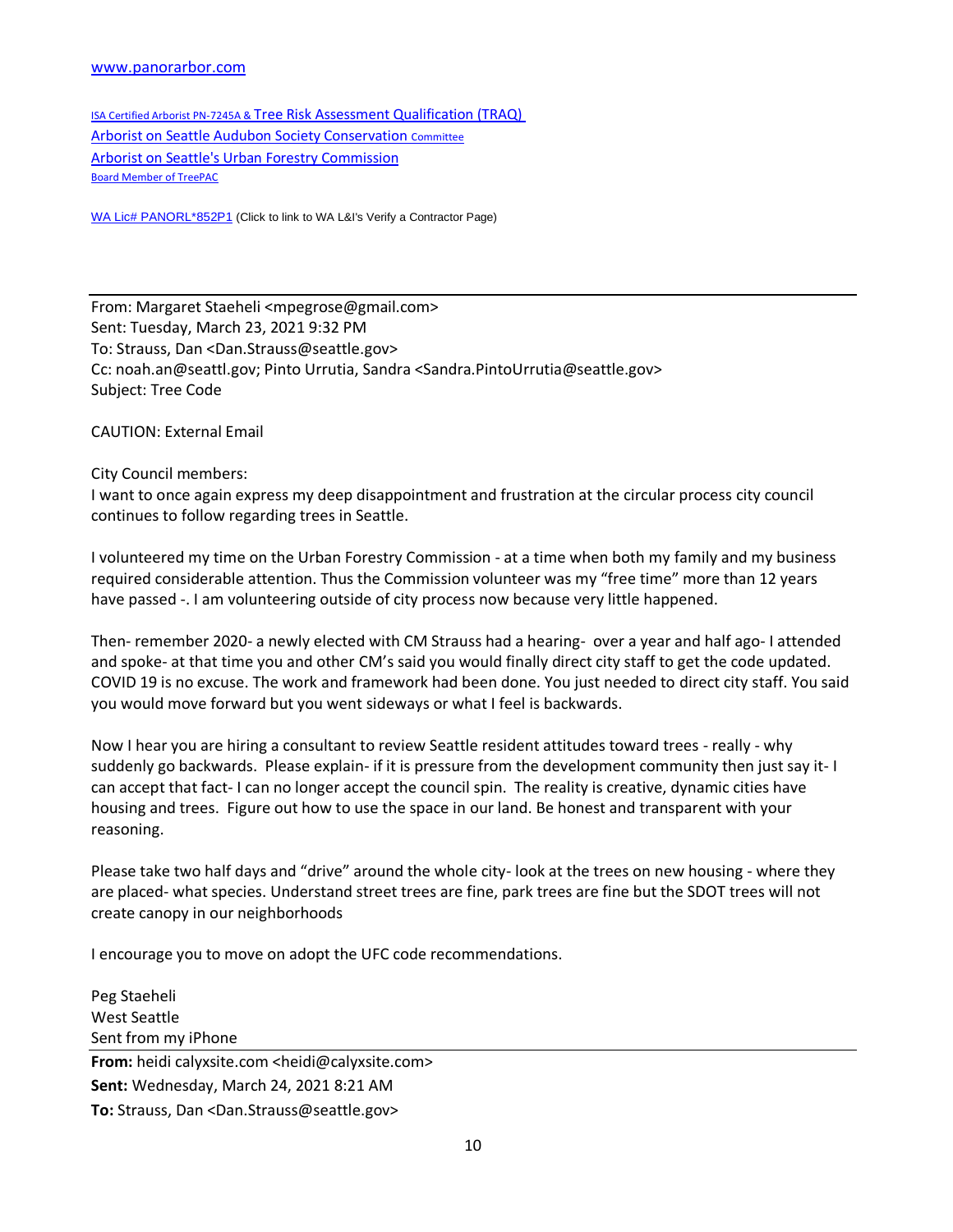**Cc:** NoahAn@Seattle.gov; Pinto Urrutia, Sandra <Sandra.PintoUrrutia@seattle.gov> **Subject:** Comments in support of adopting a tree ordinance-**Importance:** High

## **CAUTION: External Email**

March 24, 2021

Dear Councilman Strauss and Land Use and Neighborhoods Committee:

The Council--- driven by existing conditions across Seattle, our current rate of cutting 3,000-4,000 trees a year, profligate use of fraudulent hazard tree determinations, fire smoke, high heat island index, and the diminishing of, and continued assault on, communities of color—all speak to your incumbent responsibility to adopt a tree ordinance.

Two years ago, we passed Resolution 31902. While there has been some good progress, we seem to be stuck resolutely in a continuous loop of studying an issue to death. While you are conducting your community outreach between March and June, please use existing community groups which are already involved in green infrastructure, tree protection and gentrification issues as well as climate. Climate alone should drive your decision to adopt a tree ordinance.

[https://www.seattletimes.com/seattle-news/environment/amid-climate-crisis-a-proposal-to-save](https://www.seattletimes.com/seattle-news/environment/amid-climate-crisis-a-proposal-to-save-washington-state-forests-for-carbon-storage-not-logging/)[washington-state-forests-for-carbon-storage-not-logging/](https://www.seattletimes.com/seattle-news/environment/amid-climate-crisis-a-proposal-to-save-washington-state-forests-for-carbon-storage-not-logging/)

We had not had an updated ordinance in over 12 years which is clearly unacceptable.

A City audit and two Tree Regulations Reports later, the City still seems unable to adopt an ordinance. Perhaps it's because the developer community sits at the Council and Mayor's doors on an ongoing basis? It's strains credulity to come up with any other set of excuses since you have a stellar UFC and expertise at your disposal as well as every conceivable basis for taking action.

You must do what SDCI- the center of an obvious conflict of interest (construction department the head of tree regulations? Dur),--cannot and will not do. Please do what you know is right.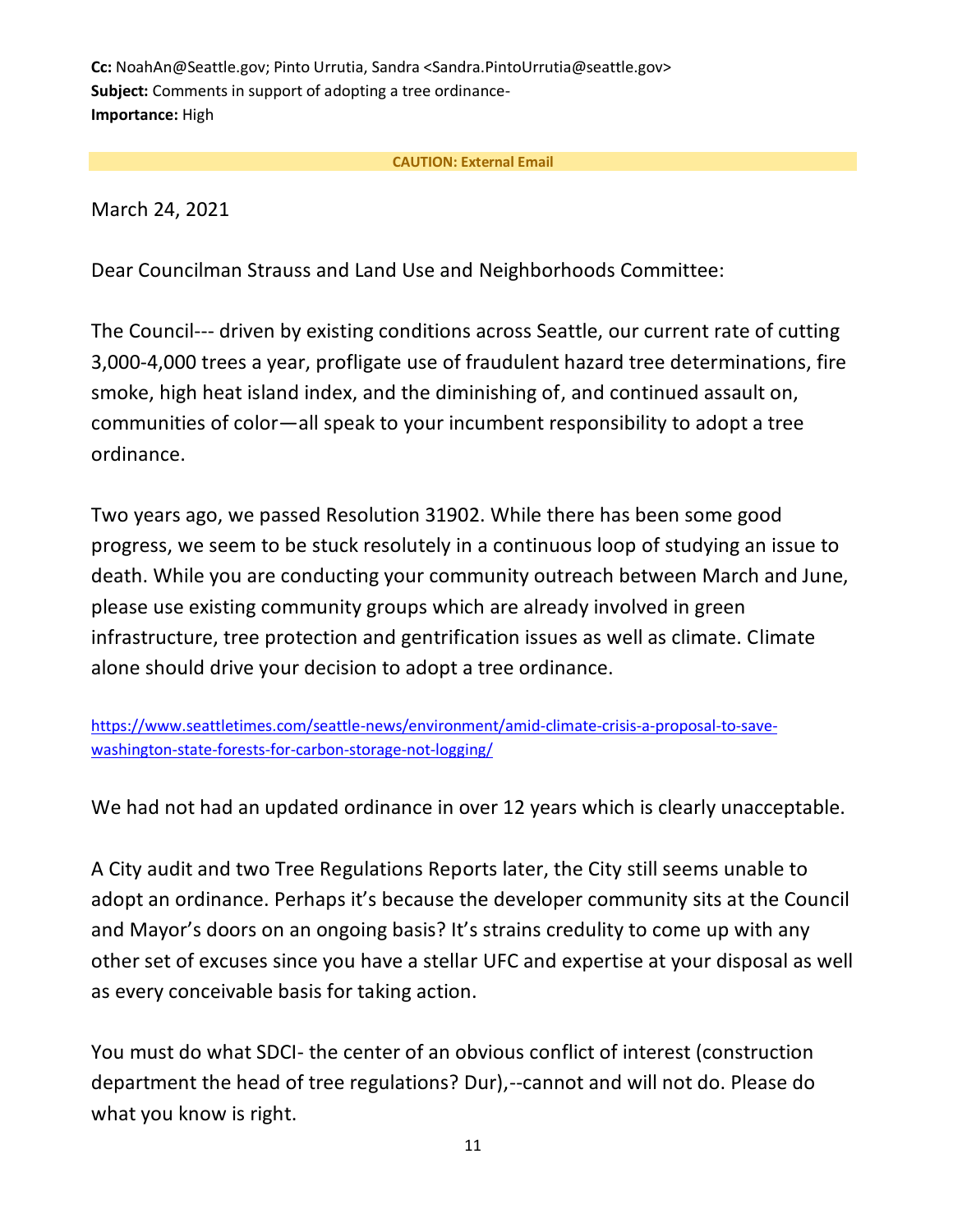And please don't say you support communities of color, underserved communities while letting these patterns of destruction run unabated. Do something and do the right thing. This is an easy fix if you use your common sense, research and your own moral compass to do what needs to be done. Pass the ordinance.

Please share this note with the rest of your Committee and please put in the public records for the UFC. Thank you for taking action today to adopt the ordinance.

All the best, Heidi Siegelbaum.

Heidi Siegelbaum [Heidi@calyxsite.com](mailto:Heidi@calyxsite.com)

(206) 784-4265

<https://www.linkedin.com/in/HeidiSiegelbaum>

**From:** Ruth Alice Williams <ruthalice@comcast.net>

**Sent:** Wednesday, March 24, 2021 1:18 PM

**To:** Strauss, Dan <Dan.Strauss@seattle.gov>; Juarez, Debora <Debora.Juarez@seattle.gov>; Mosqueda, Teresa <Teresa.Mosqueda@seattle.gov>; Pedersen, Alex <Alex.Pedersen@seattle.gov>; Gonzalez, Lorena <Lorena.Gonzalez@seattle.gov>; Lewis, Andrew <Andrew.Lewis@seattle.gov> **Cc:** An, Noah <Noah.An@seattle.gov>; Pinto Urrutia, Sandra <Sandra.PintoUrrutia@seattle.gov>; Emery, Chanda <Chanda.Emery@Seattle.gov>

**Subject:** Tree Protection Planning and Parking Requirements North of 85th Street

**CAUTION: External Email**

Dear City Council Land Use and Neighborhoods committee members:

Tree Protection:

I am very pleased to see that there has been progress in enforcing the regulations we have in place and in improving documentation of the existing tree canopy. And now we are presented with a detailed plan and schedule for crafting the tree protection ordinance we've awaited so long. Please don't allow this to go through the public process and then evaporate as all the earlier ones have done. Seattle needs our trees protected now, not by-and-by when they are already gone.

To cite just one example of the damage being done now, not far from my home there are plans for an eightstory, 345,300 sq. ft., multi-family project at 10631 8th Avenue NE (3035925-LU). The applicants propose to remove 29 mature trees, including, seven giant sequoias, and completely mitigate the loss by planting seven vine maples.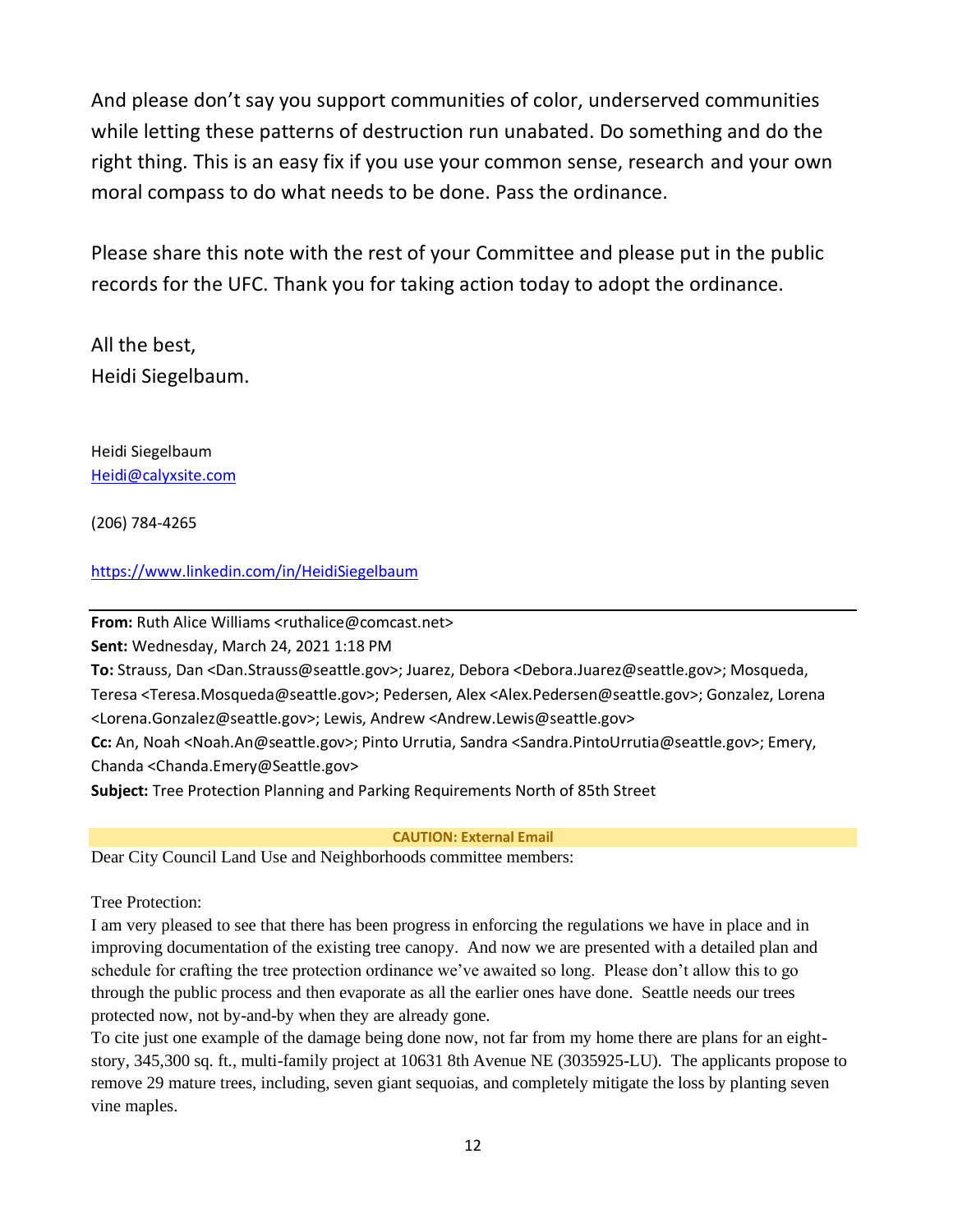We need to keep the 'Emerald City' green and healthy by valuing our trees enough to protect them and to work for no net loss of canopy and ecoservices.

Cars:

The Transit Oriented Development Overlay for Northgate allows the construction of multi-family projects with minimal or no parking. This is going on in neighborhoods where there are few sidewalks. (The City never saw fit to fund them north of  $85<sup>th</sup>$  Street.)

This policy is causing growing congestion in the public rights-of-way and creating hazards for pedestrians. 'Getting people out of their cars' is not the same thing as discouraging car ownership, and SEPA reviews are often too lax to catch these problems.

We all anticipate the convenience of the coming Sound Transit train stations and the improvements in our bus services, but over night they aren't going to cause most or even many of Seattle's 81% who own cars to stop owning and housing them. Besides, we would do well to note that in New York City only 45% own cars, but even so, the streets are jammed, and parking costs are steep.

At the same time, we need to remember that the gig economy largely runs on the backs of poor people with cars.

The problems are complex, and with the increased density we hope for, we need to become drastically more creative and proactive in coping with private transportation. But in the meantime, please beef up those SEPA reviews.

Thank you for your attention to these matters.

Sincerely, Ruth Williams 1219 NE  $107^{\text{th}}$  St. Seattle, 98125

**From:** heidi calyxsite.com <heidi@calyxsite.com> **Sent:** Sunday, March 28, 2021 11:51 AM **To:** Pinto Urrutia, Sandra <Sandra.PintoUrrutia@seattle.gov>; David Moehring <dmoehring@consultant.com>; Stuart Niven <panorarbor@gmail.com> **Subject:** Concerns about company's advice on which trees to keep during construction

**CAUTION: External Email** [https://www.washingtontreeexperts.net/protect-trees-construction/](https://protect2.fireeye.com/v1/url?k=bc1be24c-e380db7e-bc1bcafc-8697e44c76c2-83f4a9517a505036&q=1&e=051c7a33-4695-41c9-88fc-911da4067498&u=https%3A%2F%2Fwww.washingtontreeexperts.net%2Fprotect-trees-construction%2F)

For your next UFC meeting (if you have room), please discuss how the City of Seattle addresses false or misleading information regarding tree care and removal. While the ISA material below may be accurate, to put this on a consumer oriented web site is misleading. "Trees that can blow over easily?" Really- this seems pretty complex.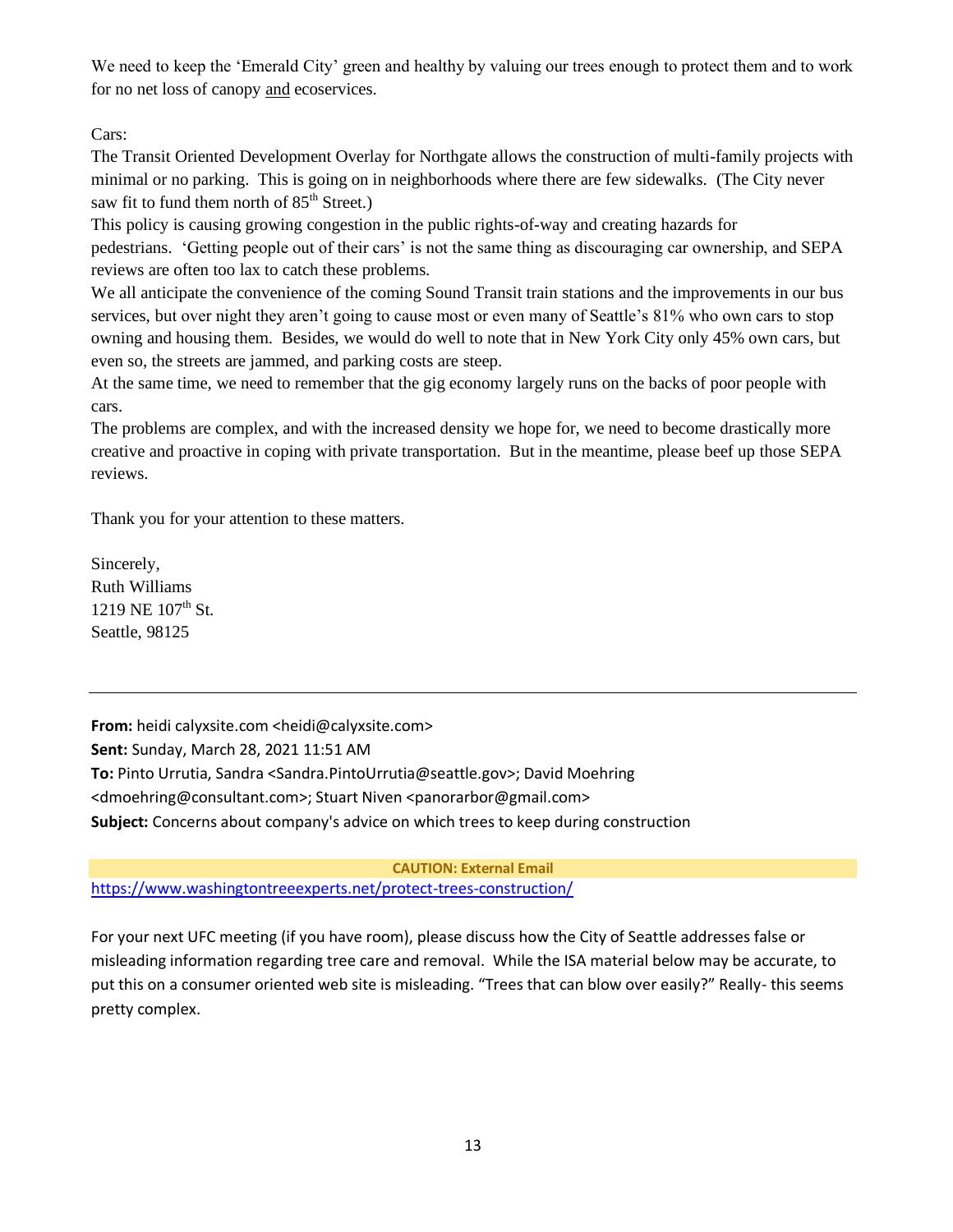The **ISA** outlines the following criteria for groups of trees considered within an Excellent Stand Pro[tection Zone, or a zone of trees that](https://protect2.fireeye.com/v1/url?k=199266cd-46095fff-19924e7d-8697e44c76c2-0798d8aece6657a7&q=1&e=051c7a33-4695-41c9-88fc-911da4067498&u=https%3A%2F%2Fpnwisa.org%2Ftree-care%2Fdamage%2Fprotecting-trees-from-damage%2F) is healthy and should be protected:

- Healthy soil
- Prevalent wildlife
- Ecological function
- Natural forest succession and regeneration

Criteria for groups of trees that may be considered in Poor Stand Protection Zone, or a zone of trees that is unhealthy and may be a hazard to the community include:

- **Trees that can blow over easily**
- Sparse forest areas
- Poor soil and erosion
- Prevalent weeds and invasive species

Heidi Siegelbaum [Heidi@calyxsite.com](mailto:Heidi@calyxsite.com)

(206) 784-4265

<https://www.linkedin.com/in/HeidiSiegelbaum>

**From:** Chris Covert-Bowlds <info@email.actionnetwork.org> **Sent:** Sunday, March 28, 2021 2:29 PM **To:** Pinto Urrutia, Sandra <Sandra.PintoUrrutia@seattle.gov> **Subject:** Please adopt, with amendments, SDCI's Director's Rule 13-2020

#### **CAUTION: External Email**

Sandra Pinto de Bader,

Please adopt, with the amendments recommended by the Seattle Urban Forestry Commission, SDCI's Director's Rule 13-2020 (Designation of Exceptional and Significant Trees, Tree Protection, Retention, and Tree Removal during land division, including tree service provider requirements).

Seattle must move forward now, without the delay urged by some, in adopting this updated Director's Rule with the amendments proposed below. This process of increasing protection for our urban forest was first proposed by the Seattle City Council 12 years ago and is long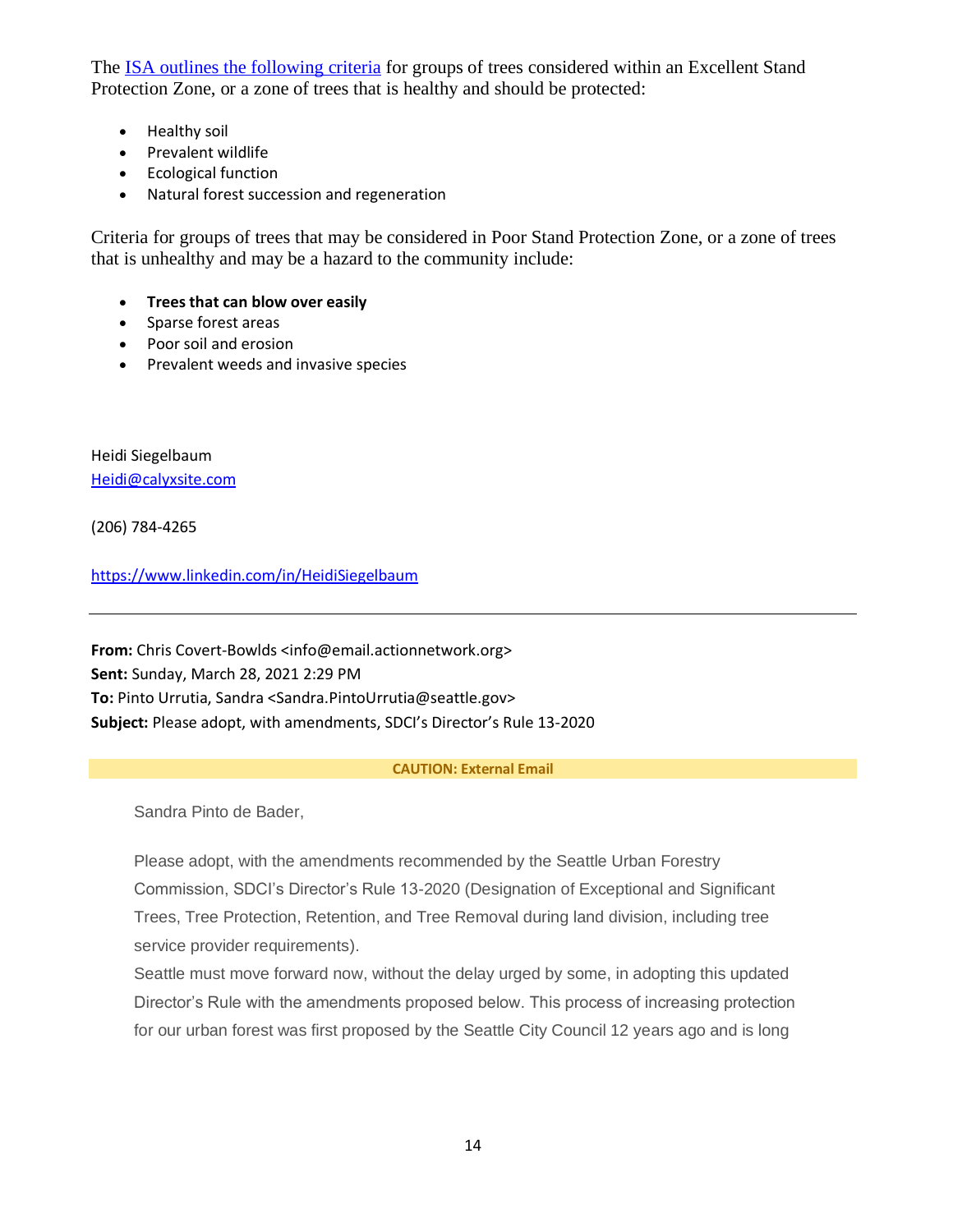overdue.

The following updates as proposed in the draft Director's Rule are great steps forward:

• Reducing the upper threshold on exceptional trees to 24 inches in diameter at standard height (DSH) from 30 inches

• Designating trees 6 inches DSH and larger as protected trees, starting in the platting and short platting process

• Requiring Tree Care Providers to register with the City as the Seattle Dept. of

Transportation already requires

• Continuing protection of tree groves as exceptional trees, even if a tree is removed from the grove

• Making clear that all exceptional trees removed during development must be replaced per SMC 25.11.090

• Tightening tree removal requirements for exceptional trees as hazard trees

The following changes to the draft Director's Rule are needed:

• Change Subject Title to remove words "land division" and replace with "Development"

• PURPOSE AND BACKGROUND. add "SMC 23 requires that all trees 6 inches DSH and larger must be indicated on all site plans throughout the platting and sub-platting process, and that projects must be designed to maximize the retention of existing trees. This requirement continues throughout any subsequent development on all lots in all zones in the city."

• SECTION 1. Reduce the number of trees and sizes required to be a tree grove. Kirkland, Woodinville, and Duvall all define a tree grove as "a group of 3 or more significant trees with overlapping or touching crowns." Include street trees in groves.

• Add "Significant trees may become exceptional as they grow in size. They are future replacements in the urban forest for exceptional trees when they die. Development projects must be designed to maximize the retention of both exceptional and significant trees to maintain a diversity of tree species and ages."

• Add "All replacement trees regardless of size are protected trees and can't be removed."

• SECTION 2. Change the heading to "TREE PROTECTION". Remove references to "Exceptional Trees" only and change to "Trees". e.g., change "Exceptional Tree Protection

Areas" to "Tree Protection Areas".

• SECTION 4. Add "The Director shall have the authority to allow replacement trees on both public and private property to meet the goals and objectives of race and social justice under Seattle's Equity and Environment Initiative."

• Under SMC 25.11.090 the Director has the authority to require "one or more trees" to be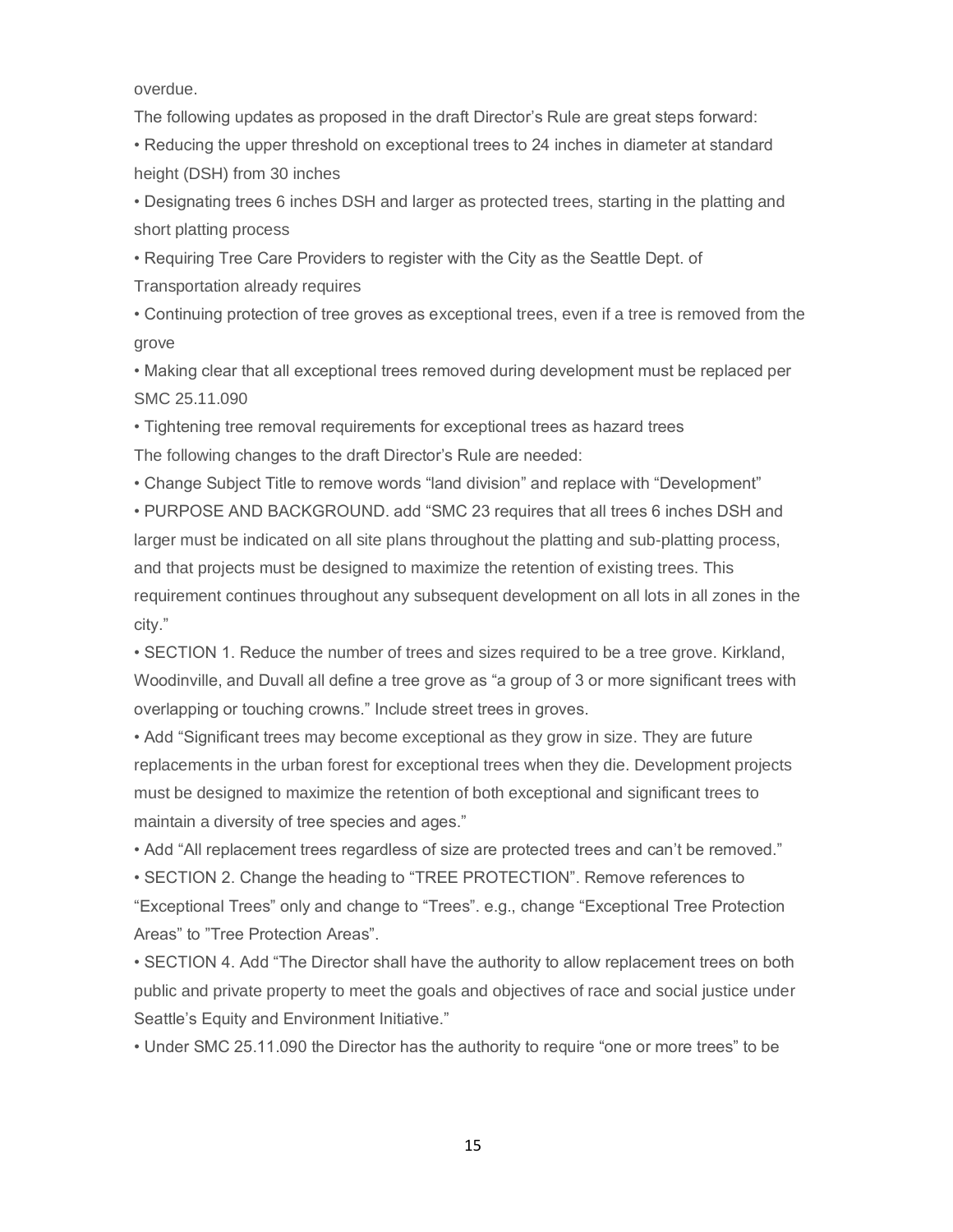planted as replacement trees for removed exceptional trees during development. The number of trees required should increase with the size of the tree removed, with a goal to achieve equivalent canopy area and volume in 25 years. Any in-lieu fee must also rise as the size of the removed tree increases. The city can not wait 80 years to replace an 80-year-old western red cedar tree and expect to maintain its canopy goals as large exceptional trees are removed during development.

• SECTION 5. SEPA requirements under SMC 25.05.675 N are for protecting special habitats and need to be considered at the beginning of the development process. The language of this SEPA code section should be included in the Director's Rule to be certain that the code is complied with.

• SECTION 6. SDCI should adopt SDOT's registration process and requirements to assist Tree Care Providers in complying with city code and regulations. Reduce the number of citations that will remove a Tree Care Provider from being registered with the city to no more than 2 per year. Require annual registration same as Seattle business licenses require. Require that Tree Care Provider companies have a WA State contractor's license to ensure they have workers' compensation. Require they have a certificate of insurance that lists the city as an additional insured so the city cannot be sued. Require that all jobs either have a certified arborist on the work site or that they have visited the site and officially sign off on the specific work being done.

Thank you for protecting our urban forest.

Chris Covert-Bowlds [c.covertbowlds@gmail.com](mailto:c.covertbowlds@gmail.com) 523 N 84th St Seattle, Washington 98103

**From:** Patricia Murphy <murphy.patricia@live.com> **Sent:** Sunday, March 28, 2021 10:33 PM **To:** Pinto Urrutia, Sandra <Sandra.PintoUrrutia@seattle.gov> **Subject:** Please adopt, with amendments, SDCI's Director's Rule 13-2020

**CAUTION: External Email**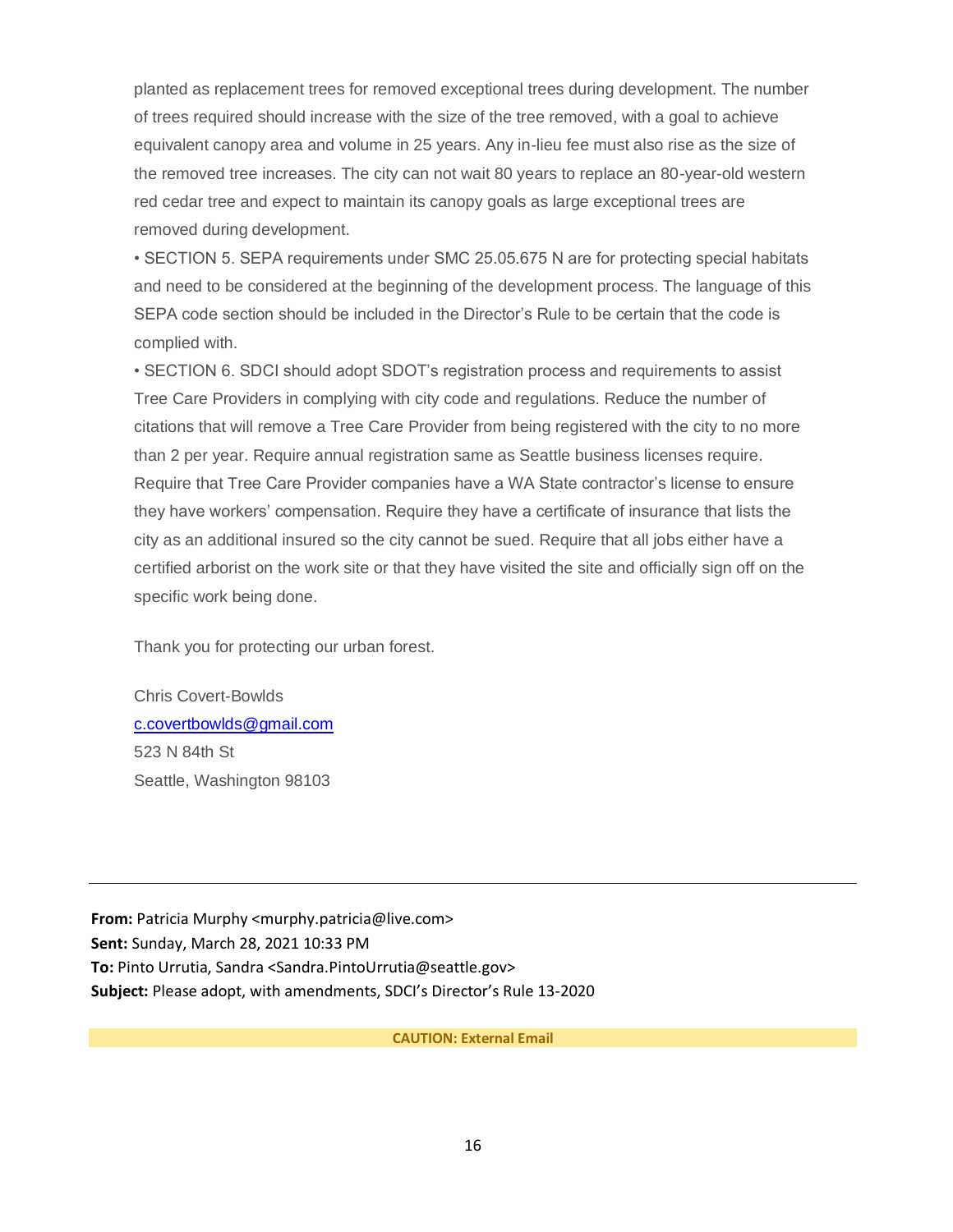Sandra Pinto de Bader,

Please adopt, with the amendments recommended by the Seattle Urban Forestry Commission, SDCI's Director's Rule 13-2020 (Designation of Exceptional and Significant Trees, Tree Protection, Retention, and Tree Removal during land division, including tree service provider requirements).

Seattle must move forward now, without the delay urged by some, in adopting this updated Director's Rule with the amendments proposed below. This process of increasing protection for our urban forest was first proposed by the Seattle City Council 12 years ago and is long overdue.

The following updates as proposed in the draft Director's Rule are great steps forward:

• Reducing the upper threshold on exceptional trees to 24 inches in diameter at standard height (DSH) from 30 inches

• Designating trees 6 inches DSH and larger as protected trees, starting in the platting and short platting process

• Requiring Tree Care Providers to register with the City as the Seattle Dept. of Transportation already requires

• Continuing protection of tree groves as exceptional trees, even if a tree is removed from the grove

• Making clear that all exceptional trees removed during development must be replaced per SMC 25.11.090

• Tightening tree removal requirements for exceptional trees as hazard trees The following changes to the draft Director's Rule are needed:

• Change Subject Title to remove words "land division" and replace with "Development"

• PURPOSE AND BACKGROUND. add "SMC 23 requires that all trees 6 inches DSH and larger must be indicated on all site plans throughout the platting and sub-platting process, and that projects must be designed to maximize the retention of existing trees. This requirement continues throughout any subsequent development on all lots in all zones in the city."

• SECTION 1. Reduce the number of trees and sizes required to be a tree grove. Kirkland, Woodinville, and Duvall all define a tree grove as "a group of 3 or more significant trees with overlapping or touching crowns." Include street trees in groves.

• Add "Significant trees may become exceptional as they grow in size. They are future replacements in the urban forest for exceptional trees when they die. Development projects must be designed to maximize the retention of both exceptional and significant trees to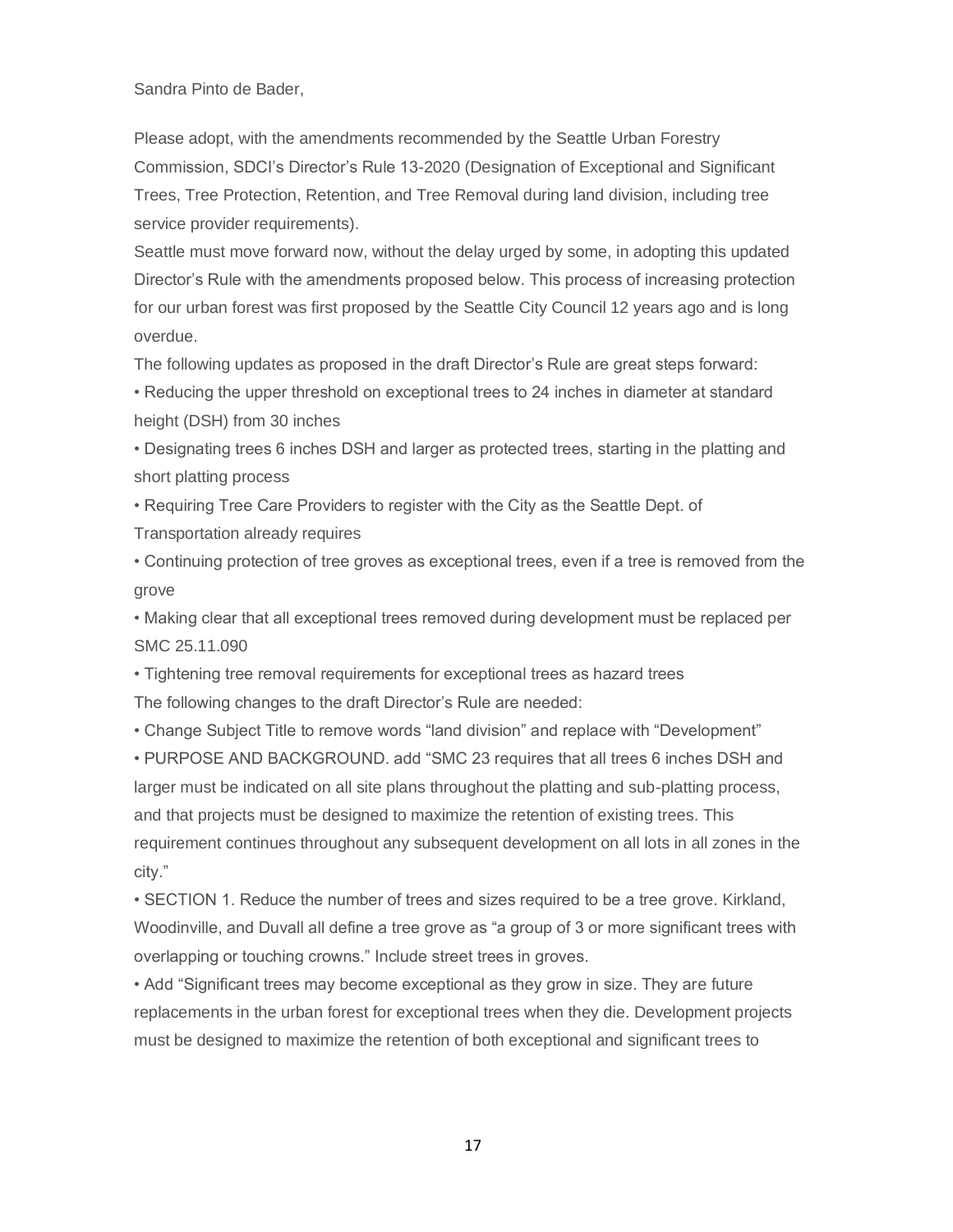maintain a diversity of tree species and ages."

• Add "All replacement trees regardless of size are protected trees and can't be removed."

• SECTION 2. Change the heading to "TREE PROTECTION". Remove references to "Exceptional Trees" only and change to "Trees". e.g., change "Exceptional Tree Protection Areas" to "Tree Protection Areas".

• SECTION 4. Add "The Director shall have the authority to allow replacement trees on both public and private property to meet the goals and objectives of race and social justice under Seattle's Equity and Environment Initiative."

• Under SMC 25.11.090 the Director has the authority to require "one or more trees" to be planted as replacement trees for removed exceptional trees during development. The number of trees required should increase with the size of the tree removed, with a goal to achieve equivalent canopy area and volume in 25 years. Any in-lieu fee must also rise as the size of the removed tree increases. The city can not wait 80 years to replace an 80-year-old western red cedar tree and expect to maintain its canopy goals as large exceptional trees are removed during development.

• SECTION 5. SEPA requirements under SMC 25.05.675 N are for protecting special habitats and need to be considered at the beginning of the development process. The language of this SEPA code section should be included in the Director's Rule to be certain that the code is complied with.

• SECTION 6. SDCI should adopt SDOT's registration process and requirements to assist Tree Care Providers in complying with city code and regulations. Reduce the number of citations that will remove a Tree Care Provider from being registered with the city to no more than 2 per year. Require annual registration same as Seattle business licenses require. Require that Tree Care Provider companies have a WA State contractor's license to ensure they have workers' compensation. Require they have a certificate of insurance that lists the city as an additional insured so the city cannot be sued. Require that all jobs either have a certified arborist on the work site or that they have visited the site and officially sign off on the specific work being done.

Thank you for protecting our urban forest.

Patricia Murphy [murphy.patricia@live.com](mailto:murphy.patricia@live.com) 8835 Burke Ave N Seattle, Washington 98103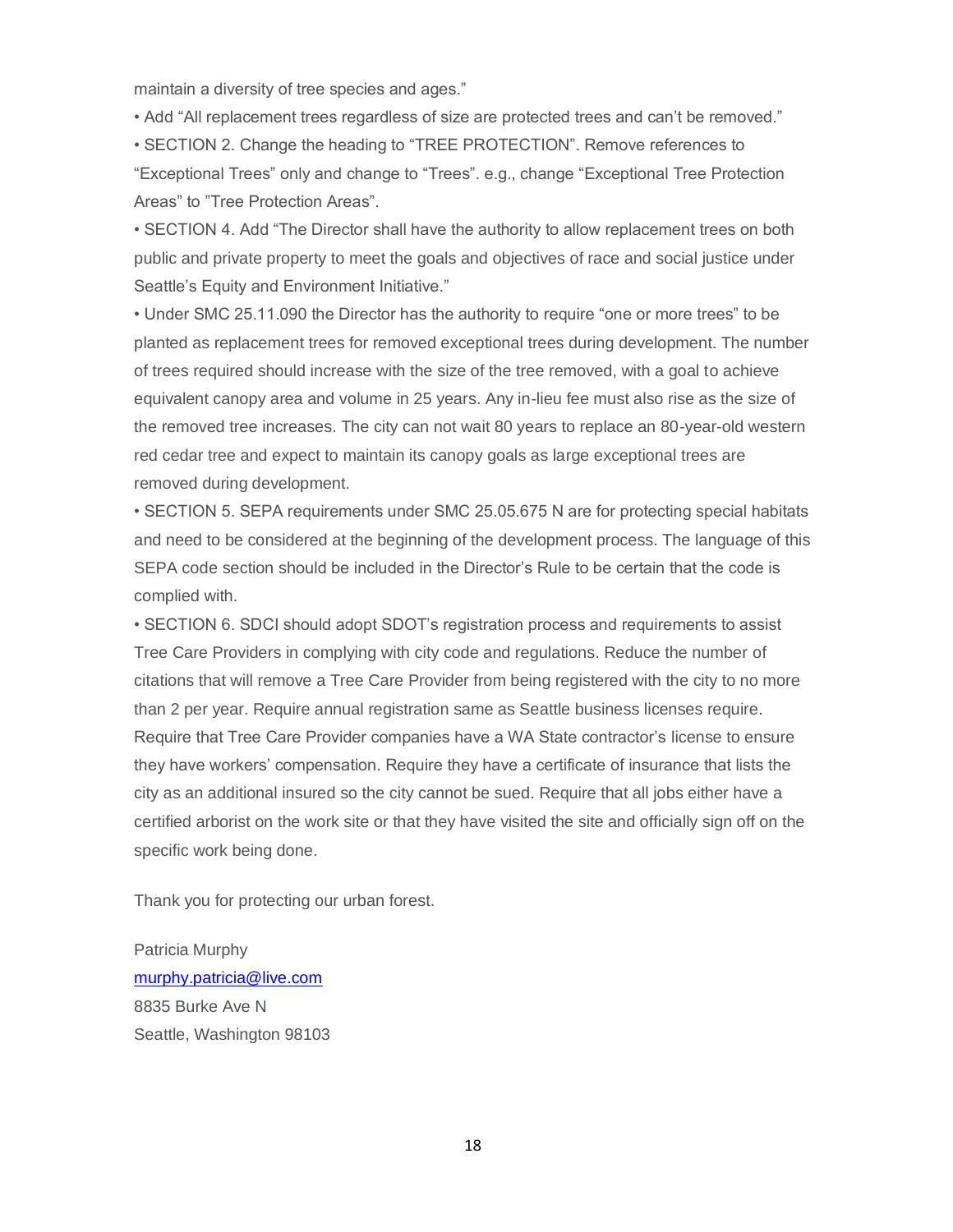**From:** Sophie Newland <info@email.actionnetwork.org> **Sent:** Monday, April 5, 2021 10:15 AM **To:** Pinto Urrutia, Sandra <Sandra.PintoUrrutia@seattle.gov> **Subject:** Please Strengthen Seattle's Tree Ordinance

#### **CAUTION: External Email**

Sandra Pinto de Bader,

I have a personal story about why the Seattle Tree Ordinance is essential to equitable retention of Seattle's mature trees - and why it is not yet fully sufficient to help tree owners without excess resources to defend mature trees against threats from wealthier Seattle neighbors demanding more sunshine and less needles in their backyards.

We are being legally threatened by our two wealthier neighbors if we do not remove two of the three mature Western Cedar Trees from our yard because they don't like the needle debris in the Fall, although sunshine issues are also mentioned. These neighbors and their lawyer have no problem bending the truth and manufacturing issues to support their threatening letters and predicting great legal costs to us if they don't get their way. Today they rejected our proposal provided by a ISA certified arborist to remove only one of the three cedar trees (two trunked, diameter at 4.5 feet = 15" and 21") and prune for maintenance the remaining two trees (diameters at 4.5 feet  $=$  45" and 21"). I am not sure what we will do; but thankfully we are unable to consider their repeated threatening requests that we top the upper 50 feet of the 75 foot tall Exceptional Tree (45" diameter) protected by the existing Seattle Tree Ordinance.

Ideally Seattle would lower the diameter threshold to protect smaller, but still significant trees, for example the cedar tree in our yard with a 21" diameter at 4.5 feet, but in any case this is a real-world example about why the Seattle Tree Protection Ordinance is essential to equity - it helps less wealthy property owners defend mature trees against neighbors with abundant resources and unscrupulous lawyers.

It's time to end the delay by the Seattle Department of Construction and Inspections (SDCI) on presenting the Seattle City Council with an updated draft Tree and Urban Forest Protection Ordinance. Over the last 12 years, the City Council has repeatedly asked SDCI for an updated workable and effective ordinance draft to consider and it is obvious SDCI is not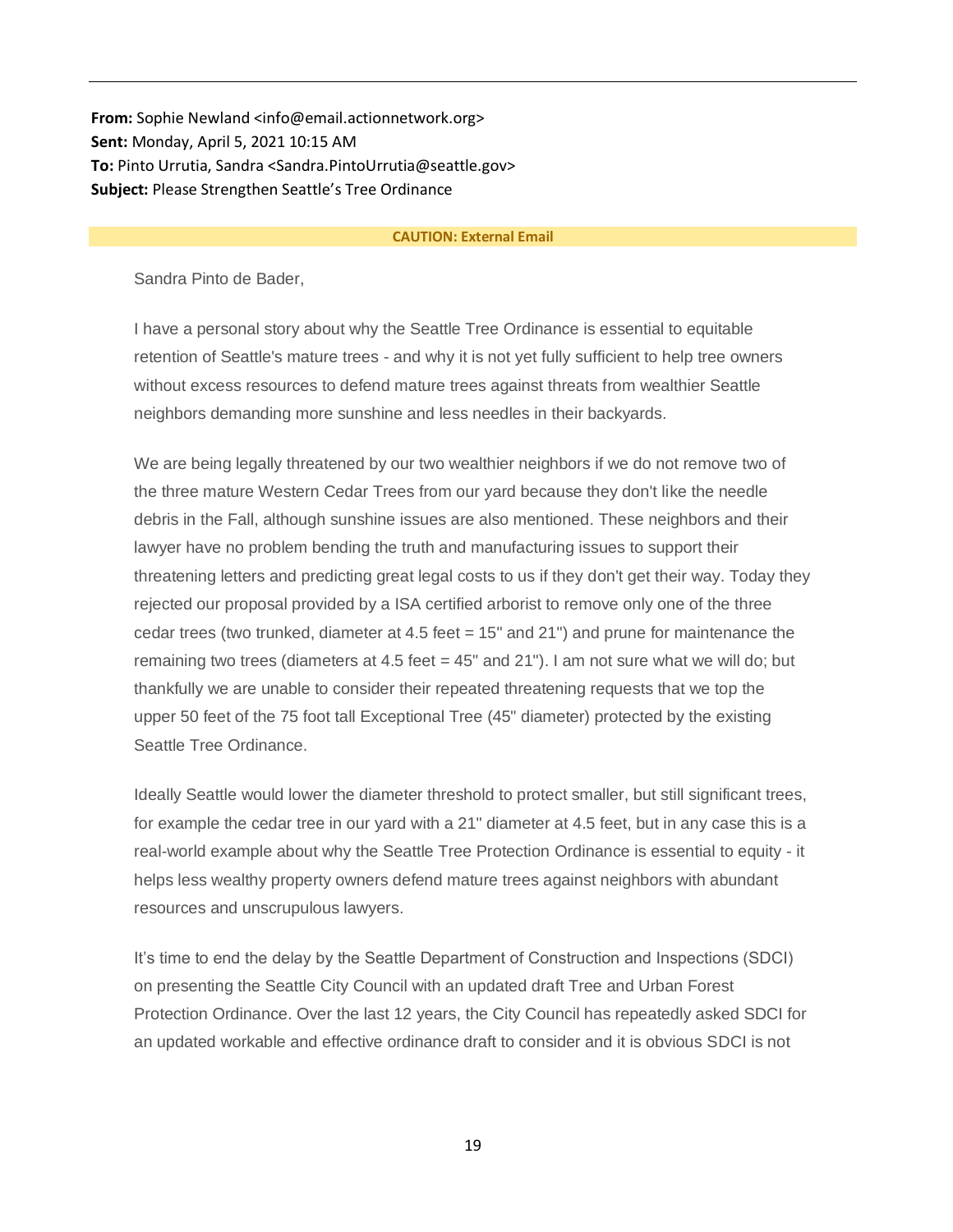responding as requested. In its recent Resolution 31902, the Council gave specific issues for SDCI to address.

Seattle's trees and urban forest are vital to keeping our city healthy and livable. Trees and the urban forest comprise a vital green infrastructure. Trees reduce air pollution, storm water runoff and climate impacts like heat island effects, while providing essential habitat for birds and other wildlife. They are important for the physical and mental health of our residents.

Seattle's rapid growth and an outdated tree ordinance are reducing these beneficial effects as trees are removed and not replaced. It is urgent to act now to stop this continued loss of trees, particularly large mature trees and tree groves. It is important to promote environmental equity as trees are replaced.

Please update Seattle's Tree Protection Ordinance as recommended in the latest draft by the Seattle Urban Forestry Commission.

Sophie Newland [sophvannew@yahoo.com](mailto:sophvannew@yahoo.com) 3632 41st Ave W Seattle, Washington 98199

**From:** Sophie Newland <info@email.actionnetwork.org> **Sent:** Monday, April 5, 2021 10:20 AM **To:** Pinto Urrutia, Sandra <Sandra.PintoUrrutia@seattle.gov> **Subject:** Please adopt, with amendments, SDCI's Director's Rule 13-2020

#### **CAUTION: External Email**

Sandra Pinto de Bader,

I have a personal story about why the Seattle Tree Ordinance is essential to equitable retention of Seattle's mature trees - and why it is not yet fully sufficient to help tree owners without excess resources to defend mature trees against threats from wealthier Seattle neighbors demanding more sunshine and less needles in their backyards.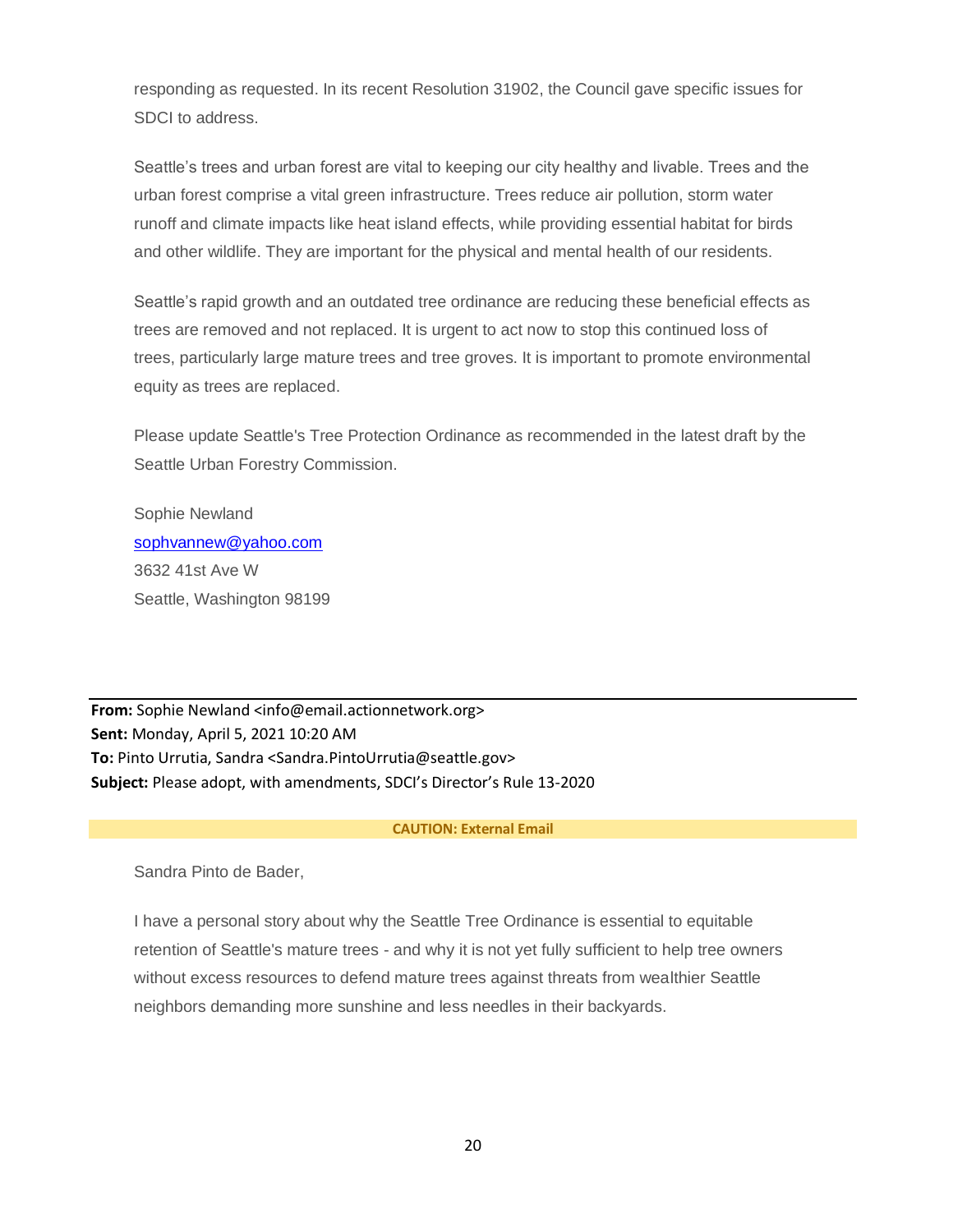We are being legally threatened by our two wealthier neighbors if we do not remove two of the three mature Western Cedar Trees from our yard because they don't like the needle debris in the Fall, although sunshine issues are also mentioned. These neighbors and their lawyer have no problem bending the truth and manufacturing issues to support their threatening letters and predicting great legal costs to us if they don't get their way. Today they rejected our proposal provided by a ISA certified arborist to remove only one of the three cedar trees (two trunked, diameter at 4.5 feet = 15" and 21") and prune for maintenance the remaining two trees (diameters at  $4.5$  feet  $= 45$ " and  $22$ "). I am not sure what we will do; but thankfully we are unable to consider their repeated threatening requests that we top the upper 50 feet of the 75 foot tall Exceptional Tree (45" diameter) protected by the existing Seattle Tree Ordinance.

Ideally Seattle would lower the diameter threshold to protect smaller, but still significant trees, for example the cedar tree with a 22" diameter, but in any case this is a real-world example about why the Seattle Tree Protection Ordinance is essential to equity - it helps less wealthy property owners defend mature trees against neighbors with abundant resources and unscrupulous lawyers.

Please update Seattle's Tree Protection Ordinance as recommended in the latest draft by the Seattle Urban Forestry Commission.

Please adopt, with the amendments recommended by the Seattle Urban Forestry Commission, SDCI's Director's Rule 13-2020 (Designation of Exceptional and Significant Trees, Tree Protection, Retention, and Tree Removal during land division, including tree service provider requirements).

Seattle must move forward now, without the delay urged by some, in adopting this updated Director's Rule with the amendments proposed below. This process of increasing protection for our urban forest was first proposed by the Seattle City Council 12 years ago and is long overdue.

The following updates as proposed in the draft Director's Rule are great steps forward:

• Reducing the upper threshold on exceptional trees to 24 inches in diameter at standard height (DSH) from 30 inches

• Designating trees 6 inches DSH and larger as protected trees, starting in the platting and short platting process

• Requiring Tree Care Providers to register with the City as the Seattle Dept. of Transportation already requires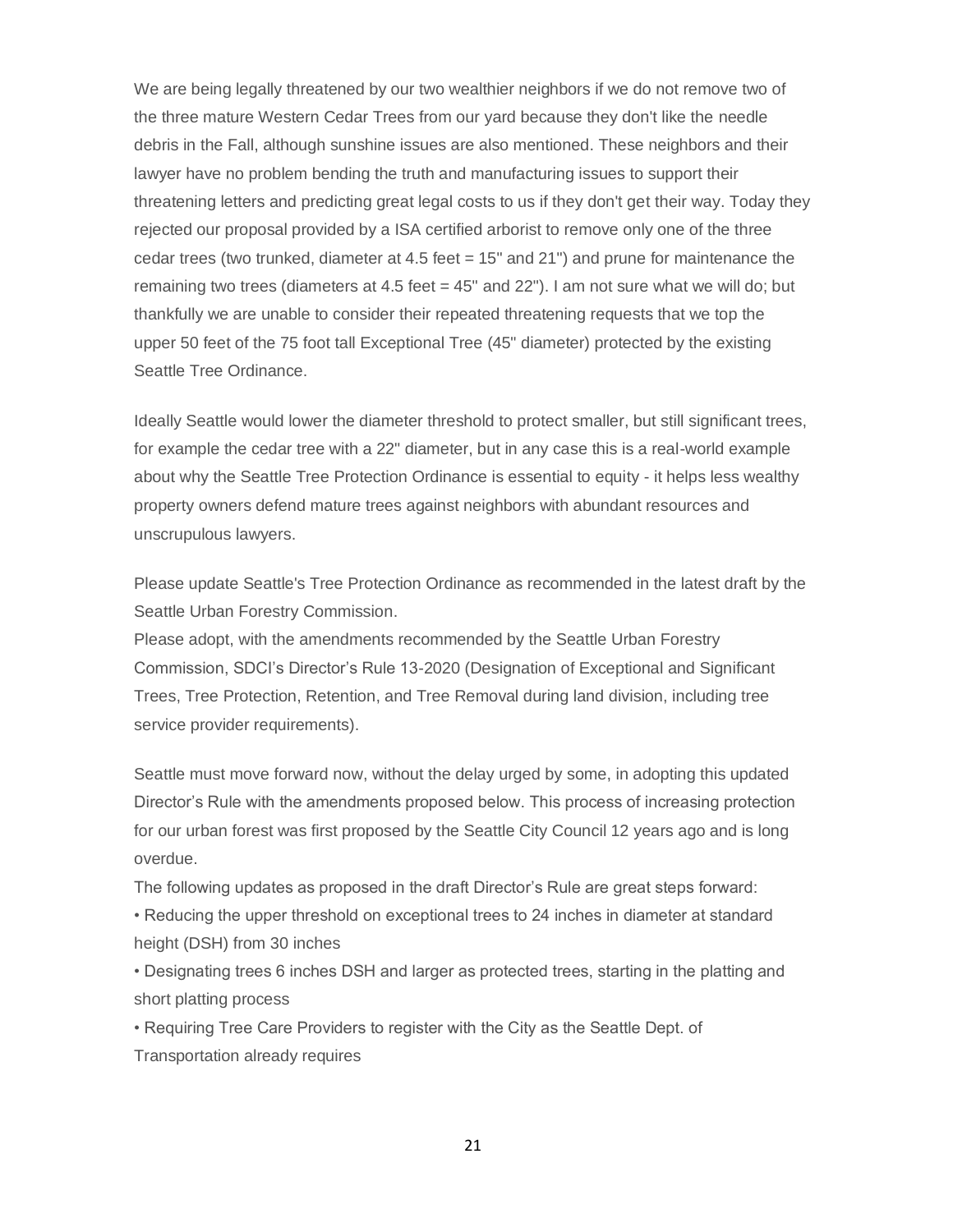• Continuing protection of tree groves as exceptional trees, even if a tree is removed from the grove

• Making clear that all exceptional trees removed during development must be replaced per SMC 25.11.090

• Tightening tree removal requirements for exceptional trees as hazard trees The following changes to the draft Director's Rule are needed:

• Change Subject Title to remove words "land division" and replace with "Development"

• PURPOSE AND BACKGROUND. add "SMC 23 requires that all trees 6 inches DSH and larger must be indicated on all site plans throughout the platting and sub-platting process, and that projects must be designed to maximize the retention of existing trees. This requirement continues throughout any subsequent development on all lots in all zones in the city."

• SECTION 1. Reduce the number of trees and sizes required to be a tree grove. Kirkland, Woodinville, and Duvall all define a tree grove as "a group of 3 or more significant trees with overlapping or touching crowns." Include street trees in groves.

• Add "Significant trees may become exceptional as they grow in size. They are future replacements in the urban forest for exceptional trees when they die. Development projects must be designed to maximize the retention of both exceptional and significant trees to maintain a diversity of tree species and ages."

• Add "All replacement trees regardless of size are protected trees and can't be removed."

• SECTION 2. Change the heading to "TREE PROTECTION". Remove references to "Exceptional Trees" only and change to "Trees". e.g., change "Exceptional Tree Protection Areas" to "Tree Protection Areas".

• SECTION 4. Add "The Director shall have the authority to allow replacement trees on both public and private property to meet the goals and objectives of race and social justice under Seattle's Equity and Environment Initiative."

• Under SMC 25.11.090 the Director has the authority to require "one or more trees" to be planted as replacement trees for removed exceptional trees during development. The number of trees required should increase with the size of the tree removed, with a goal to achieve equivalent canopy area and volume in 25 years. Any in-lieu fee must also rise as the size of the removed tree increases. The city can not wait 80 years to replace an 80-year-old western red cedar tree and expect to maintain its canopy goals as large exceptional trees are removed during development.

• SECTION 5. SEPA requirements under SMC 25.05.675 N are for protecting special habitats and need to be considered at the beginning of the development process. The language of this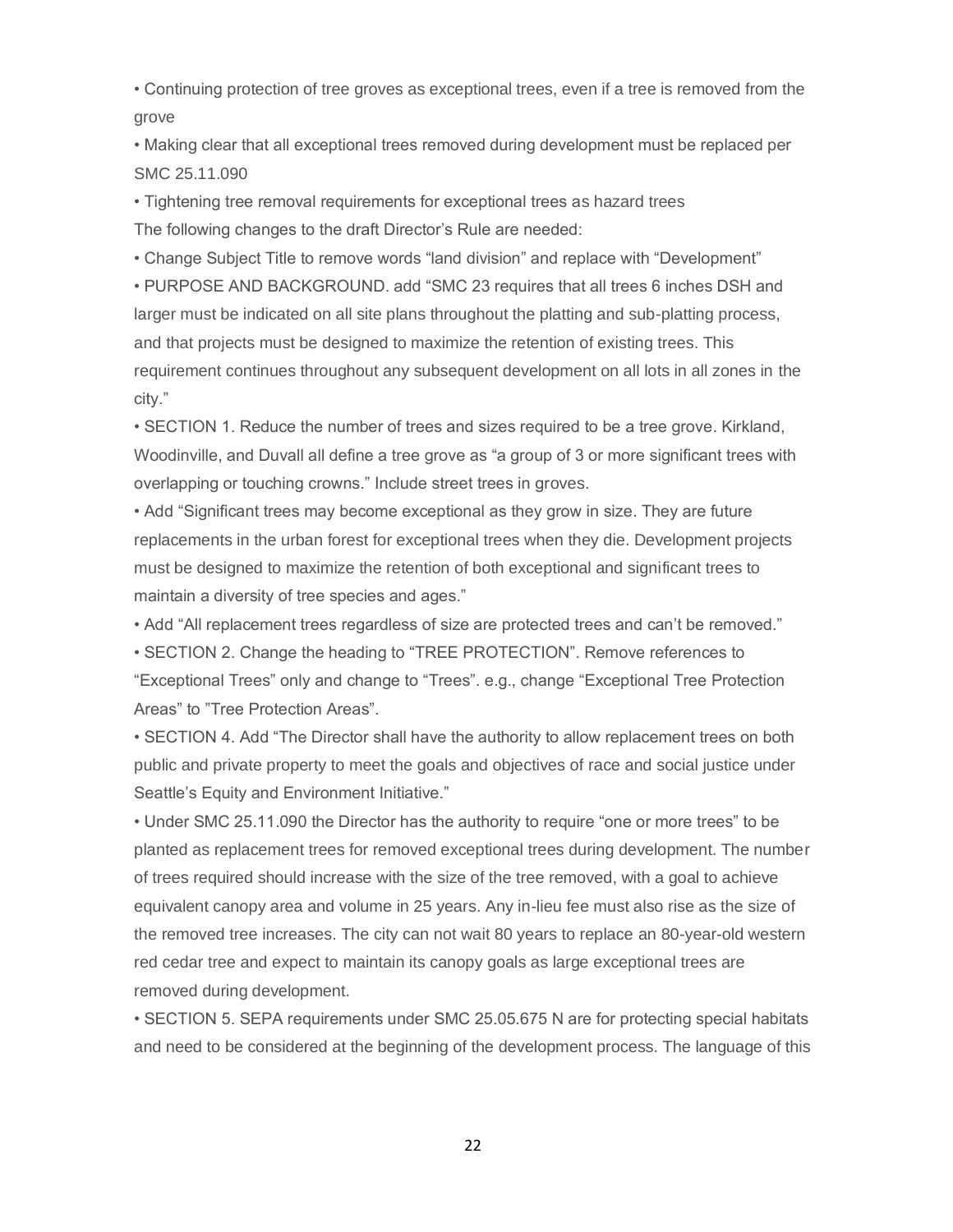SEPA code section should be included in the Director's Rule to be certain that the code is complied with.

• SECTION 6. SDCI should adopt SDOT's registration process and requirements to assist Tree Care Providers in complying with city code and regulations. Reduce the number of citations that will remove a Tree Care Provider from being registered with the city to no more than 2 per year. Require annual registration same as Seattle business licenses require. Require that Tree Care Provider companies have a WA State contractor's license to ensure they have workers' compensation. Require they have a certificate of insurance that lists the city as an additional insured so the city cannot be sued. Require that all jobs either have a certified arborist on the work site or that they have visited the site and officially sign off on the specific work being done.

Thank you for protecting our urban forest.

Sophie Newland [sophvannew@yahoo.com](mailto:sophvannew@yahoo.com) 3632 41st Ave W Seattle, Washington 98199

**From:** Siegelbaum, Heidi <heidi.siegelbaum@wsu.edu> **Sent:** Monday, April 5, 2021 10:31 AM **To:** Strauss, Dan <Dan.Strauss@seattle.gov>; Pinto Urrutia, Sandra <Sandra.PintoUrrutia@seattle.gov>; Emery, Chanda <Chanda.Emery@Seattle.gov>; David Moehring <dmoehring@consultant.com> **Subject:** Public Tools for citizens- geared to land use planning- May 13th Opportunity for the city **Importance:** High

**CAUTION: External Email**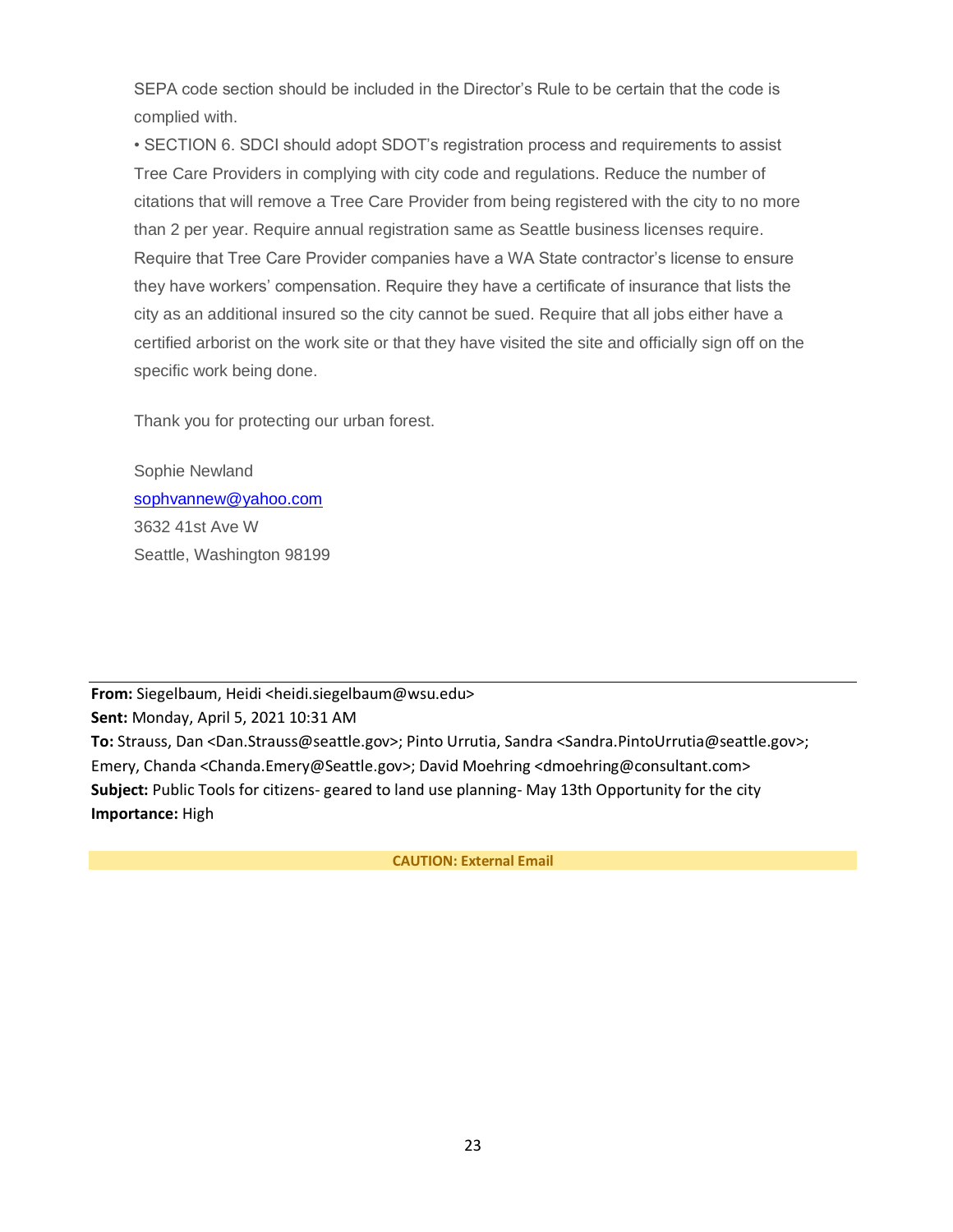# **ADVERTISEMENT**

Learn how to give constituents the tools and confidence to manage their development and planning goals

Join us on May 13 alongside panelists from two leading local governments — LA County and City of Marco Island. Get best practices for adopting virtual citizen self-service, training your customers, and transforming your organization's relationship with citizens and developers from one of regulation to collaboration.

Heidi Siegelbaum Stormwater Strategic Initiative Lead

Washington Stormwater Center at Washington State University

[Heidi.Siegelbaum@wsu.edu](mailto:Heidi.Siegelbaum@wsu.edu)

(253) 445-4502 Home office: (206) 784-4265

[https://wastormwatercenter.org](https://protect2.fireeye.com/v1/url?k=ef64ecdc-b0ffd5ce-ef64c46c-86b2e136ff17-53a324eea2645196&q=1&e=1e8d8c0c-9d0c-497d-bc8b-0998cc729633&u=https%3A%2F%2Fwastormwatercenter.org%2F)

[https://pugetsoundestuary.wa.gov](https://pugetsoundestuary.wa.gov/)

**From:** Judith Leshner <jack2729rabbit@earthlink.net> **Sent:** Wednesday, May 5, 2021 10:17 PM **To:** council@seatttle.gov; Lewis, Andrew <Andrew.Lewis@seattle.gov> **Cc:** Pinto Urrutia, Sandra <Sandra.PintoUrrutia@seattle.gov>; Emery, Chanda <Chanda.Emery@Seattle.gov>; Torgelson, Nathan <Nathan.Torgelson@seattle.gov>; Friends of Seattle's Urban Forest <steve@friends.urbanforests.org>; TreeAmbassador <TreeAmbassador@seattle.gov> **Subject:** Take Action on Updating Seattle's Tree Protection Ordinance SDCI's Director's Rule 13-2020

#### **CAUTION: External Email**

## Good Day:

Monday morning, May 3, I heard a chainsaw nearby so I walked a block to find workers from Seattle Tree Care taking down a small birch tree and noticed that a big red oak was also slightly limbed and asked if they were taking that tree down, too. Yes. The owner wants it down. I asked about a permit and they assured me that they had a permit and were knowledgeable about Seattle's Tree Ordinance. Here again was a beautiful, healthy and valuable tree being cut down.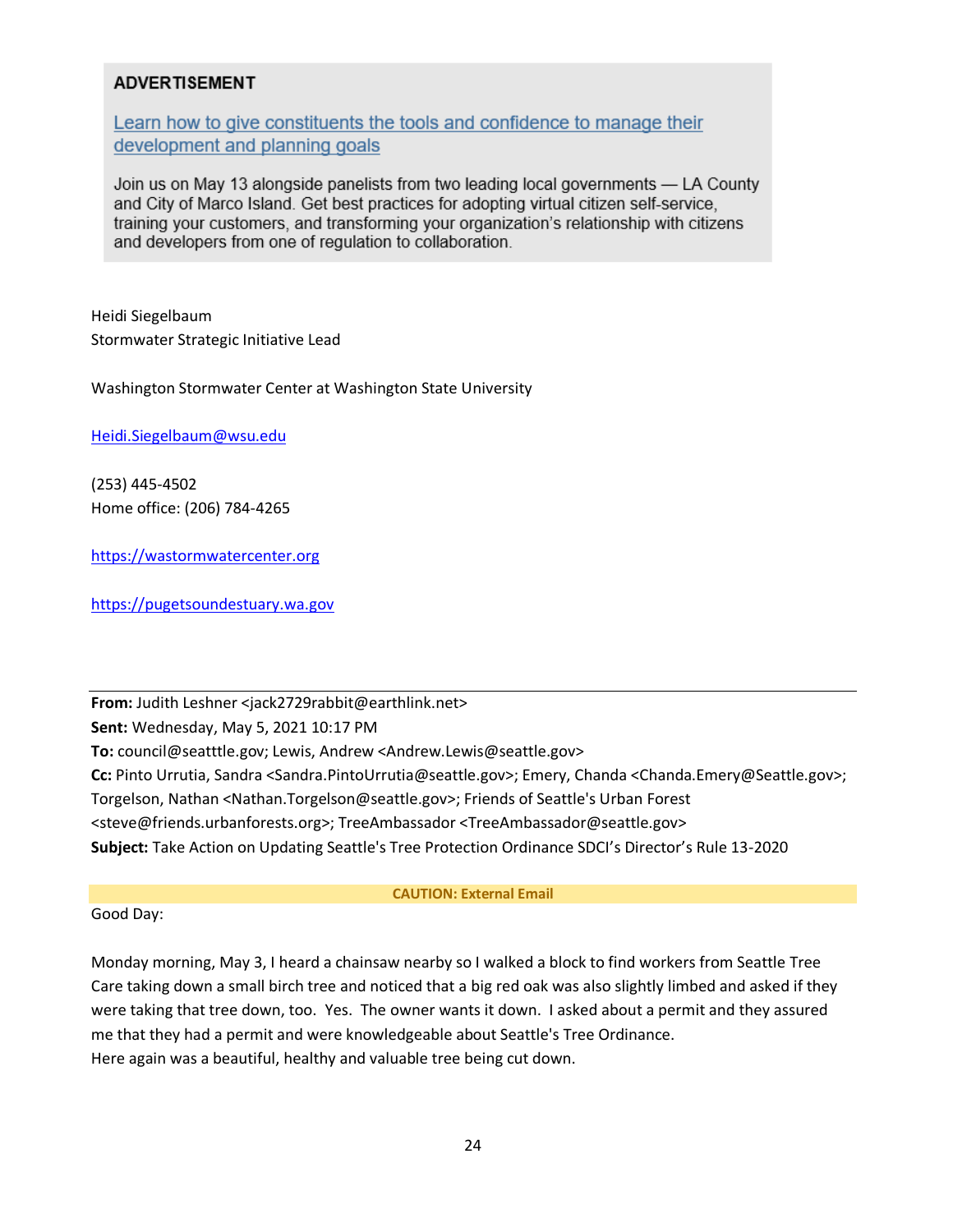Why are you members of the City Council so reluctant to act to adopt the painstaking work done by so many people to update the current tree ordinance? This lost healthy tree will no longer provide shade or clean our air and water. And, this needless destruction will continue to occur throughout our city until you people recognize how truly costly this is to all of us.

Seattle Tree Care used Director's Rule 16-2008 showing the list of trees with red and pin oaks at 2 feet 6 inches. This is outdated. They sent me a picture showing the tape measure on the tree. If you had updated the Tree Protection Ordinance, this tree would still be standing.

Attached are some pictures to help you see the loss. Please finish this work. Thank you.

Sincerely, Judith Leshner 2568 10th Ave W Seattle, WA 98119 [jack2729rabbit@earthlink.ne](mailto:jack2729rabbit@earthlink.net)

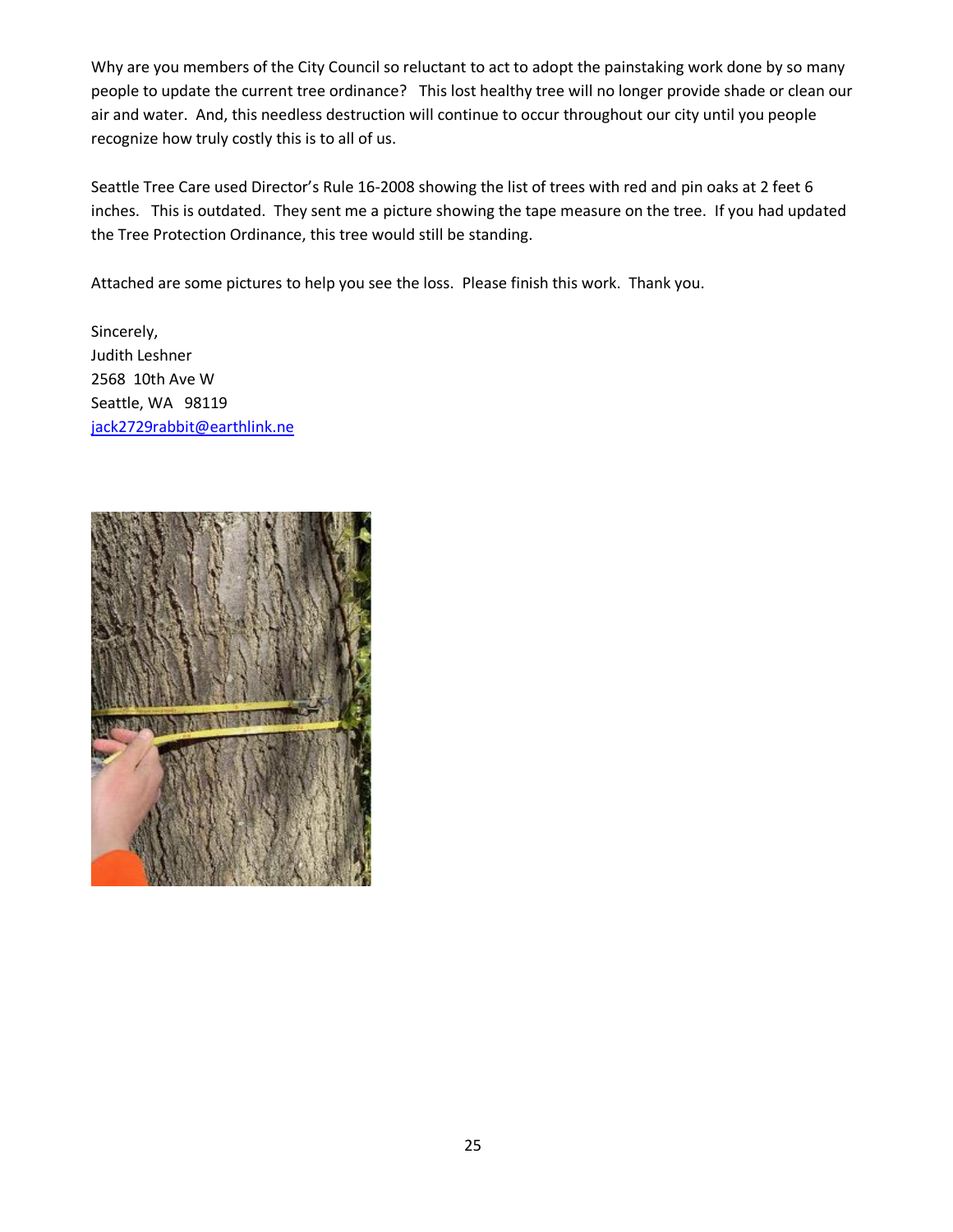

From: Janet Way <info@email.actionnetwork.org> **Sent:** Friday, May 7, 2021 7:59 AM **To:** Pinto Urrutia, Sandra <Sandra.PintoUrrutia@seattle.gov> **Subject:** Please adopt, with amendments, SDCI's Director's Rule 13-2020

**CAUTION: External Email**

Sandra Pinto de Bader,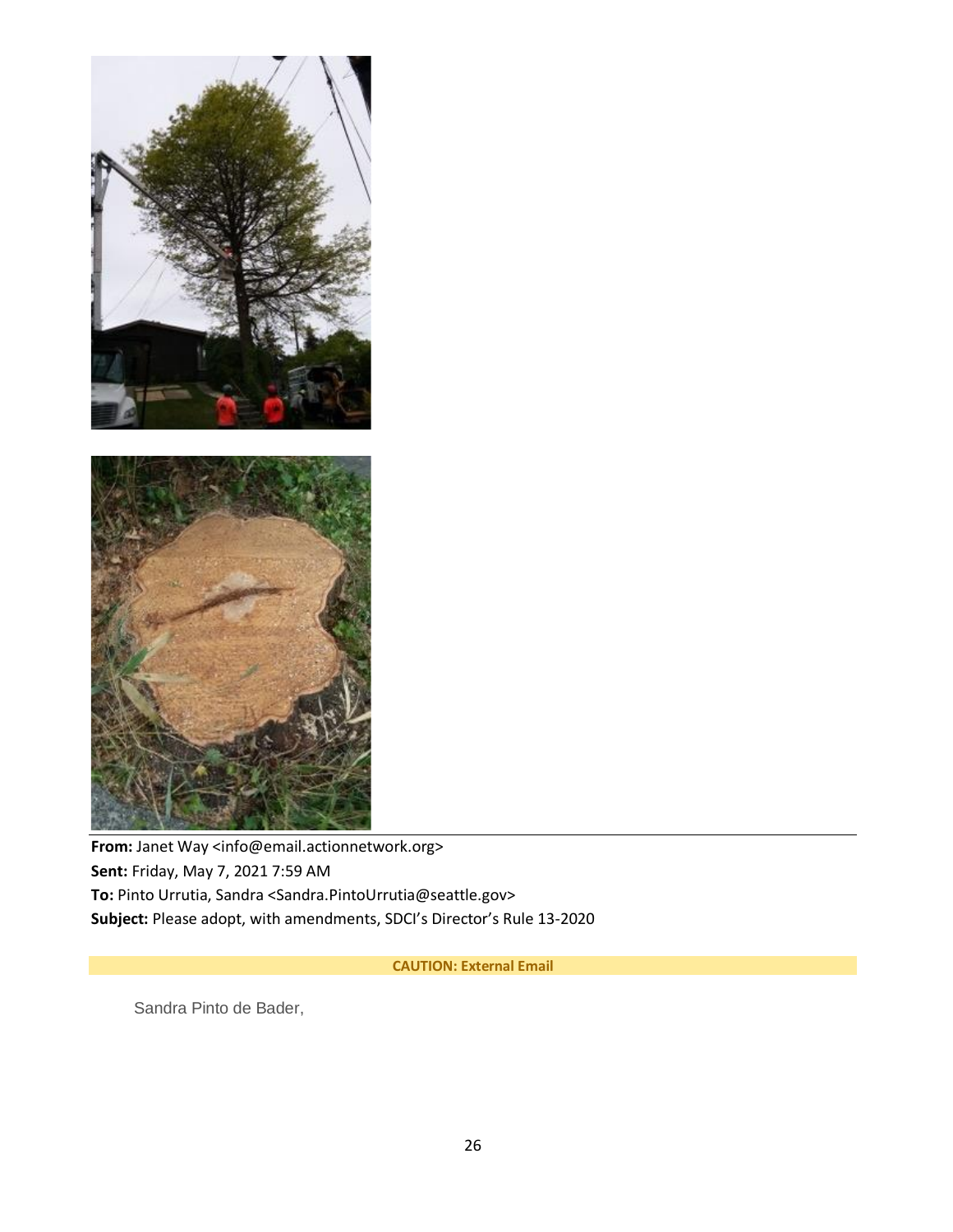It is way past time to pass this Tree Ordinance!

Save existing trees Seattle! This summer the Heat Island Effect will again become obvious!

Please adopt, with the amendments recommended by the Seattle Urban Forestry Commission, SDCI's Director's Rule 13-2020 (Designation of Exceptional and Significant Trees, Tree Protection, Retention, and Tree Removal during land division, including tree service provider requirements).

Seattle must move forward now, without the delay urged by some, in adopting this updated Director's Rule with the amendments proposed below. This process of increasing protection for our urban forest was first proposed by the Seattle City Council 12 years ago and is long overdue.

The following updates as proposed in the draft Director's Rule are great steps forward:

• Reducing the upper threshold on exceptional trees to 24 inches in diameter at standard height (DSH) from 30 inches

• Designating trees 6 inches DSH and larger as protected trees, starting in the platting and short platting process

• Requiring Tree Care Providers to register with the City as the Seattle Dept. of Transportation already requires

• Continuing protection of tree groves as exceptional trees, even if a tree is removed from the grove

• Making clear that all exceptional trees removed during development must be replaced per SMC 25.11.090

• Tightening tree removal requirements for exceptional trees as hazard trees The following changes to the draft Director's Rule are needed:

• Change Subject Title to remove words "land division" and replace with "Development"

• PURPOSE AND BACKGROUND. add "SMC 23 requires that all trees 6 inches DSH and larger must be indicated on all site plans throughout the platting and sub-platting process, and that projects must be designed to maximize the retention of existing trees. This requirement continues throughout any subsequent development on all lots in all zones in the city."

• SECTION 1. Reduce the number of trees and sizes required to be a tree grove. Kirkland, Woodinville, and Duvall all define a tree grove as "a group of 3 or more significant trees with overlapping or touching crowns." Include street trees in groves.

• Add "Significant trees may become exceptional as they grow in size. They are future replacements in the urban forest for exceptional trees when they die. Development projects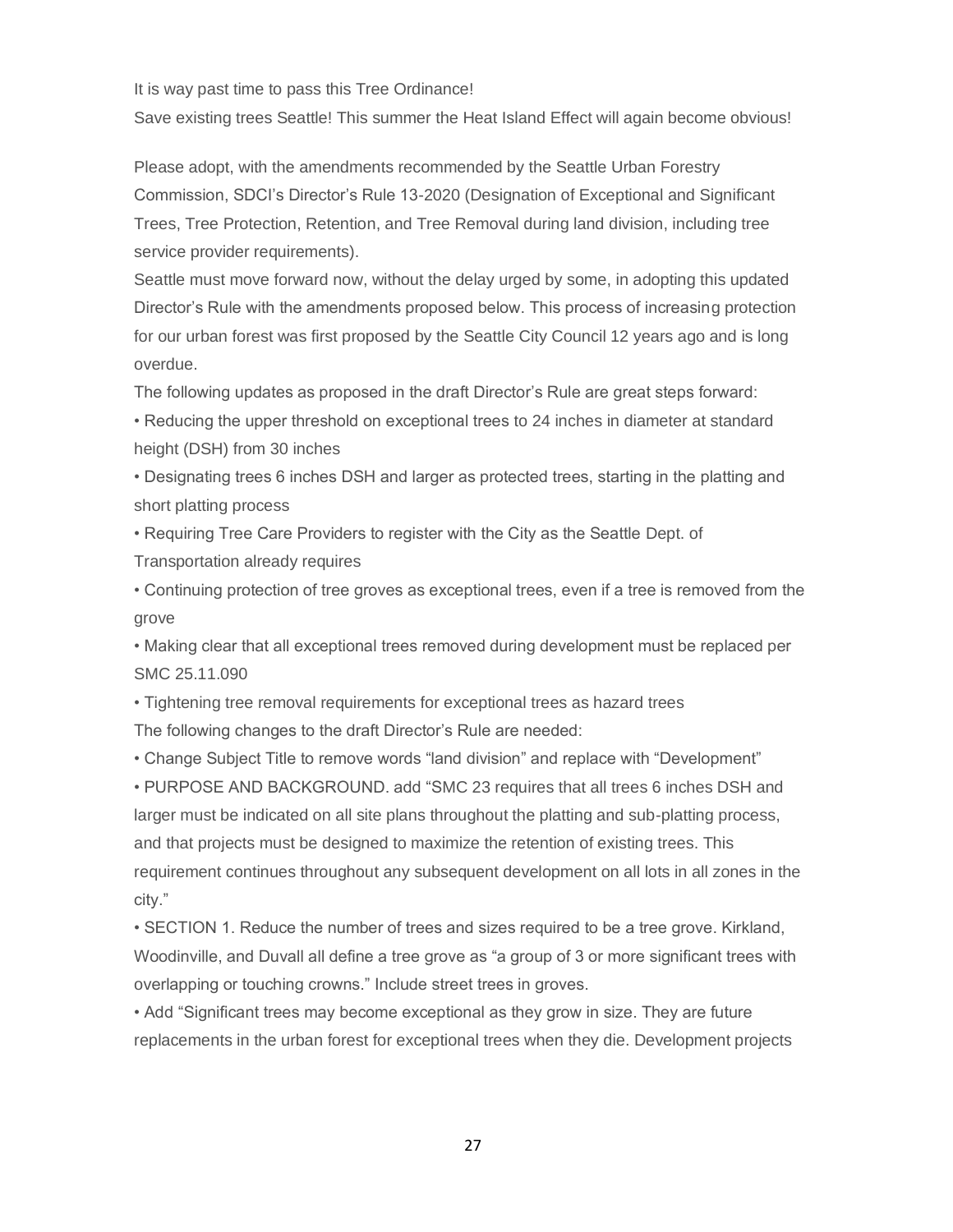must be designed to maximize the retention of both exceptional and significant trees to maintain a diversity of tree species and ages."

• Add "All replacement trees regardless of size are protected trees and can't be removed."

• SECTION 2. Change the heading to "TREE PROTECTION". Remove references to "Exceptional Trees" only and change to "Trees". e.g., change "Exceptional Tree Protection Areas" to "Tree Protection Areas".

• SECTION 4. Add "The Director shall have the authority to allow replacement trees on both public and private property to meet the goals and objectives of race and social justice under Seattle's Equity and Environment Initiative."

• Under SMC 25.11.090 the Director has the authority to require "one or more trees" to be planted as replacement trees for removed exceptional trees during development. The number of trees required should increase with the size of the tree removed, with a goal to achieve equivalent canopy area and volume in 25 years. Any in-lieu fee must also rise as the size of the removed tree increases. The city can not wait 80 years to replace an 80-year-old western red cedar tree and expect to maintain its canopy goals as large exceptional trees are removed during development.

• SECTION 5. SEPA requirements under SMC 25.05.675 N are for protecting special habitats and need to be considered at the beginning of the development process. The language of this SEPA code section should be included in the Director's Rule to be certain that the code is complied with.

• SECTION 6. SDCI should adopt SDOT's registration process and requirements to assist Tree Care Providers in complying with city code and regulations. Reduce the number of citations that will remove a Tree Care Provider from being registered with the city to no more than 2 per year. Require annual registration same as Seattle business licenses require. Require that Tree Care Provider companies have a WA State contractor's license to ensure they have workers' compensation. Require they have a certificate of insurance that lists the city as an additional insured so the city cannot be sued. Require that all jobs either have a certified arborist on the work site or that they have visited the site and officially sign off on the specific work being done.

Thank you for protecting our urban forest.

Janet Way [janetway@yahoo.com](mailto:janetway@yahoo.com)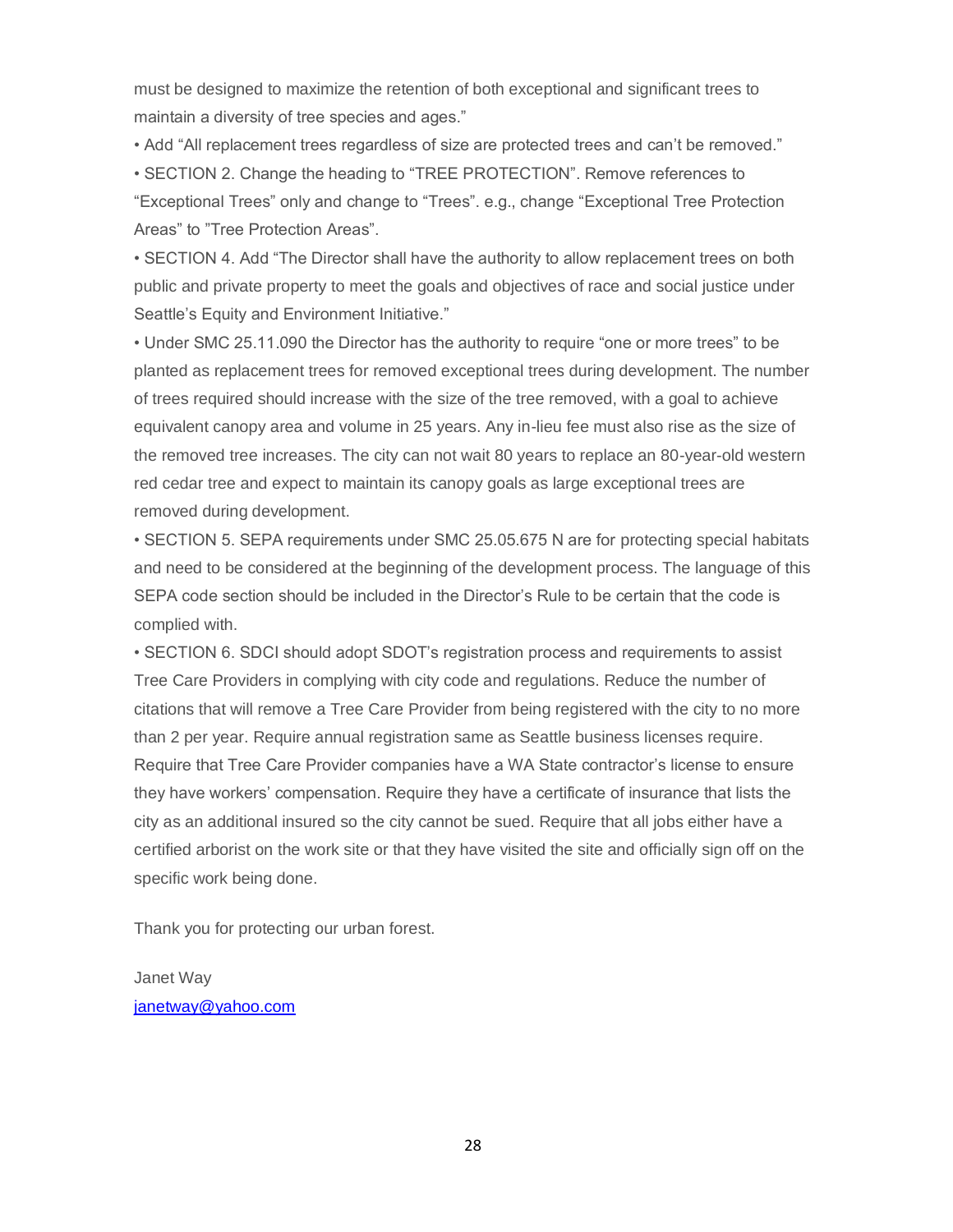940 NE 147th St Shoreline , Washington 98155

**From:** Patricia Murphy <murphy.patricia@live.com> **Sent:** Monday, May 10, 2021 8:18 PM **To:** Pinto Urrutia, Sandra <Sandra.PintoUrrutia@seattle.gov> **Subject:** Please adopt, with amendments, SDCI's Director's Rule 13-2020

#### **CAUTION: External Email**

Sandra Pinto de Bader,

Please adopt, with the amendments recommended by the Seattle Urban Forestry Commission, SDCI's Director's Rule 13-2020 (Designation of Exceptional and Significant Trees, Tree Protection, Retention, and Tree Removal during land division, including tree service provider requirements).

Seattle must move forward now, without the delay urged by some, in adopting this updated Director's Rule with the amendments proposed below. This process of increasing protection for our urban forest was first proposed by the Seattle City Council 12 years ago and is long overdue.

The following updates as proposed in the draft Director's Rule are great steps forward:

• Reducing the upper threshold on exceptional trees to 24 inches in diameter at standard height (DSH) from 30 inches

• Designating trees 6 inches DSH and larger as protected trees, starting in the platting and short platting process

• Requiring Tree Care Providers to register with the City as the Seattle Dept. of Transportation already requires

• Continuing protection of tree groves as exceptional trees, even if a tree is removed from the grove

• Making clear that all exceptional trees removed during development must be replaced per SMC 25.11.090

• Tightening tree removal requirements for exceptional trees as hazard trees

The following changes to the draft Director's Rule are needed:

• Change Subject Title to remove words "land division" and replace with "Development"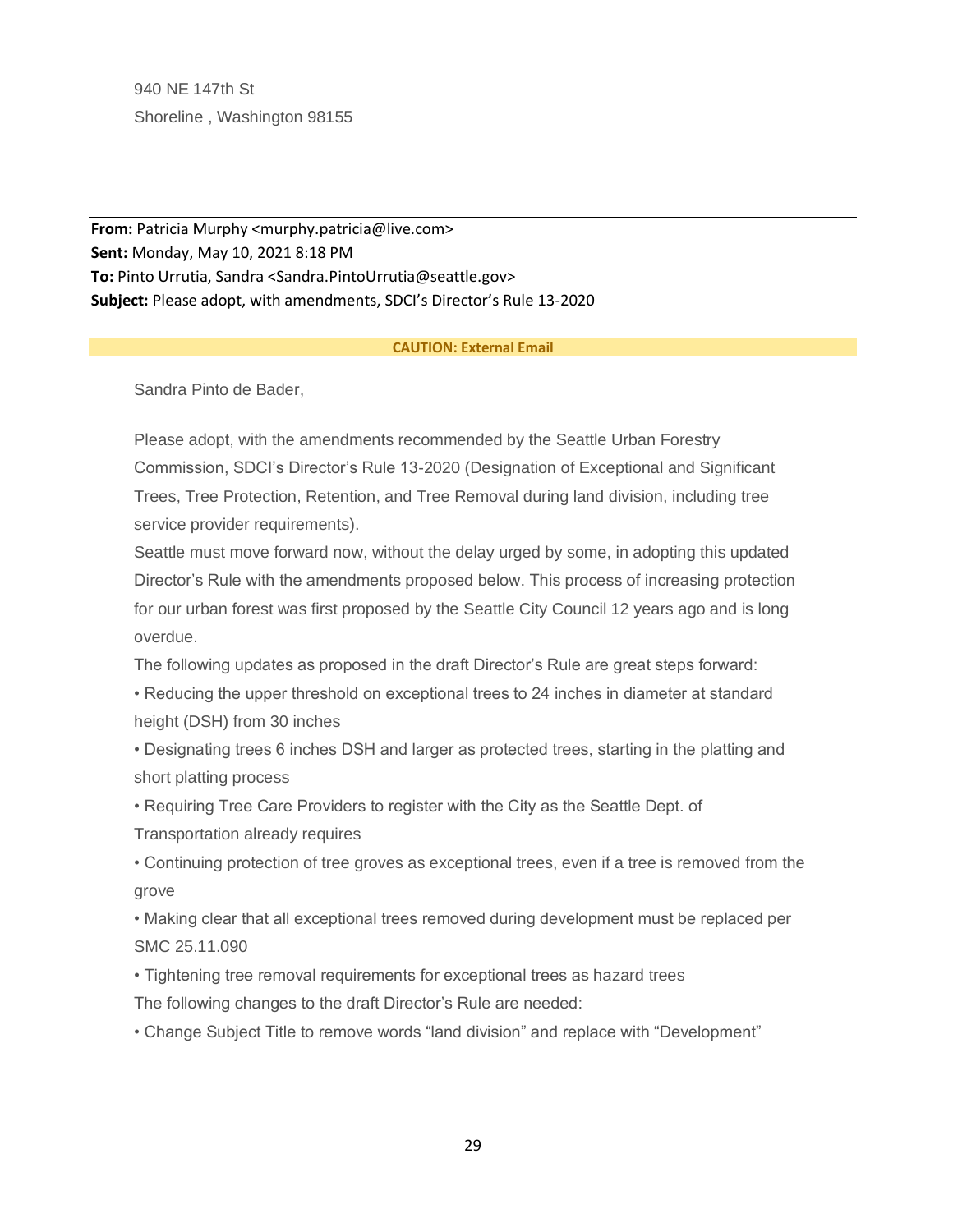• PURPOSE AND BACKGROUND. add "SMC 23 requires that all trees 6 inches DSH and larger must be indicated on all site plans throughout the platting and sub-platting process, and that projects must be designed to maximize the retention of existing trees. This requirement continues throughout any subsequent development on all lots in all zones in the city."

• SECTION 1. Reduce the number of trees and sizes required to be a tree grove. Kirkland, Woodinville, and Duvall all define a tree grove as "a group of 3 or more significant trees with overlapping or touching crowns." Include street trees in groves.

• Add "Significant trees may become exceptional as they grow in size. They are future replacements in the urban forest for exceptional trees when they die. Development projects must be designed to maximize the retention of both exceptional and significant trees to maintain a diversity of tree species and ages."

• Add "All replacement trees regardless of size are protected trees and can't be removed."

• SECTION 2. Change the heading to "TREE PROTECTION". Remove references to "Exceptional Trees" only and change to "Trees". e.g., change "Exceptional Tree Protection Areas" to "Tree Protection Areas".

• SECTION 4. Add "The Director shall have the authority to allow replacement trees on both public and private property to meet the goals and objectives of race and social justice under Seattle's Equity and Environment Initiative."

• Under SMC 25.11.090 the Director has the authority to require "one or more trees" to be planted as replacement trees for removed exceptional trees during development. The number of trees required should increase with the size of the tree removed, with a goal to achieve equivalent canopy area and volume in 25 years. Any in-lieu fee must also rise as the size of the removed tree increases. The city can not wait 80 years to replace an 80-year-old western red cedar tree and expect to maintain its canopy goals as large exceptional trees are removed during development.

• SECTION 5. SEPA requirements under SMC 25.05.675 N are for protecting special habitats and need to be considered at the beginning of the development process. The language of this SEPA code section should be included in the Director's Rule to be certain that the code is complied with.

• SECTION 6. SDCI should adopt SDOT's registration process and requirements to assist Tree Care Providers in complying with city code and regulations. Reduce the number of citations that will remove a Tree Care Provider from being registered with the city to no more than 2 per year. Require annual registration same as Seattle business licenses require. Require that Tree Care Provider companies have a WA State contractor's license to ensure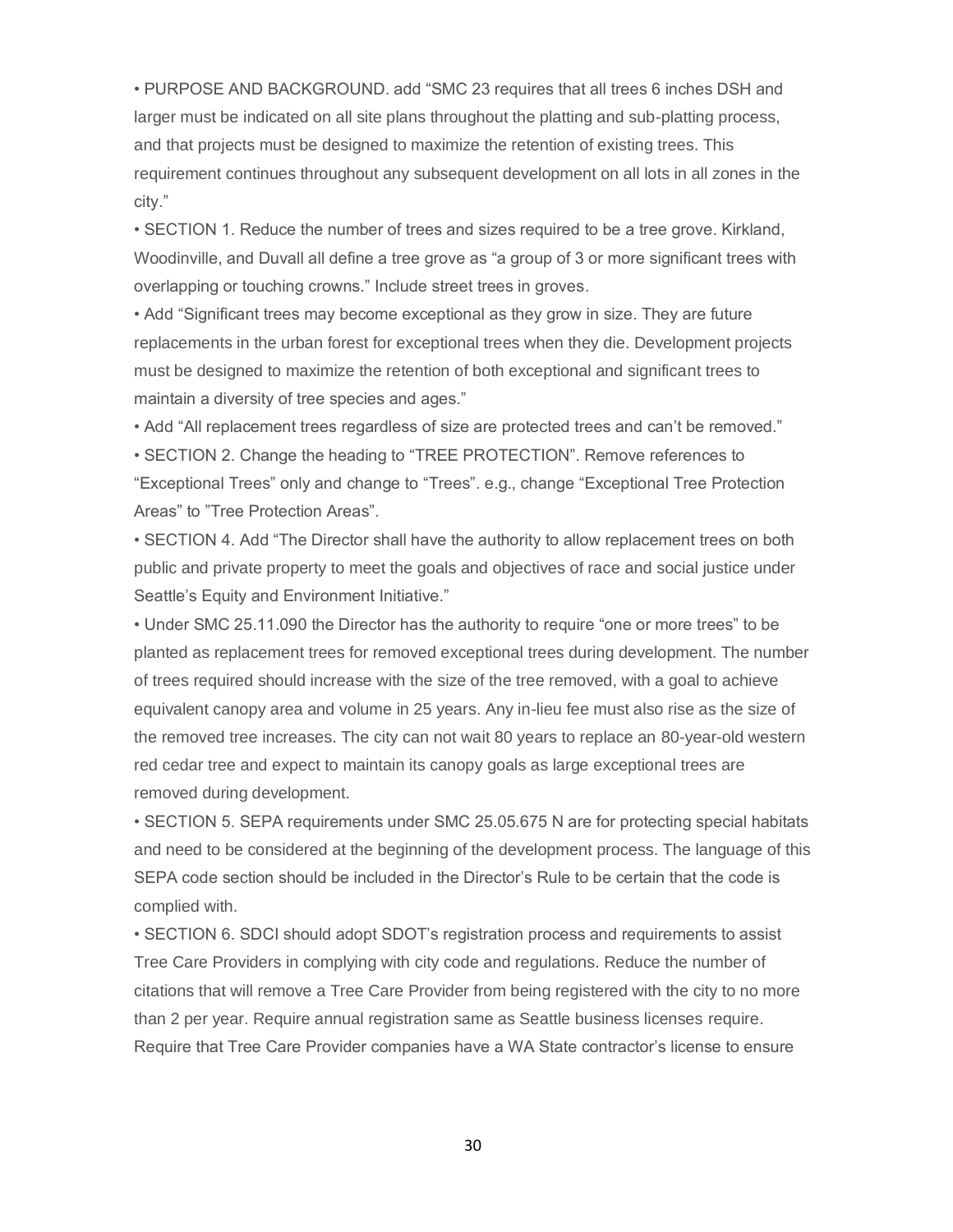they have workers' compensation. Require they have a certificate of insurance that lists the city as an additional insured so the city cannot be sued. Require that all jobs either have a certified arborist on the work site or that they have visited the site and officially sign off on the specific work being done.

Thank you for protecting our urban forest.

Patricia Murphy [murphy.patricia@live.com](mailto:murphy.patricia@live.com) 8835 Burke Ave N Seattle, Washington 98103

**From:** Patricia Murphy <murphy.patricia@live.com> **Sent:** Monday, May 10, 2021 8:22 PM **To:** Pinto Urrutia, Sandra <Sandra.PintoUrrutia@seattle.gov> **Subject:** Please Strengthen Seattle's Tree Ordinance

#### **CAUTION: External Email**

Sandra Pinto de Bader,

It's time to end the delay by the Seattle Department of Construction and Inspections (SDCI) on presenting the Seattle City Council with an updated draft Tree and Urban Forest Protection Ordinance. Over the last 12 years, the City Council has repeatedly asked SDCI for an updated workable and effective ordinance draft to consider and it is obvious SDCI is not responding as requested. In its recent Resolution 31902, the Council gave specific issues for SDCI to address.

If SDCI cannot respond in a timely manner, please remove tree and urban forestry protection from their Department. As the City Auditor proposed in 2009, transfer tree and urban forestry oversight and authority to the Office of Sustainability and the Environment. SDCI has a conflict of interest in tree oversight – their priority mission has been to help developers build, not protect trees. Years of inaction on effective oversight and protection of trees by SDCI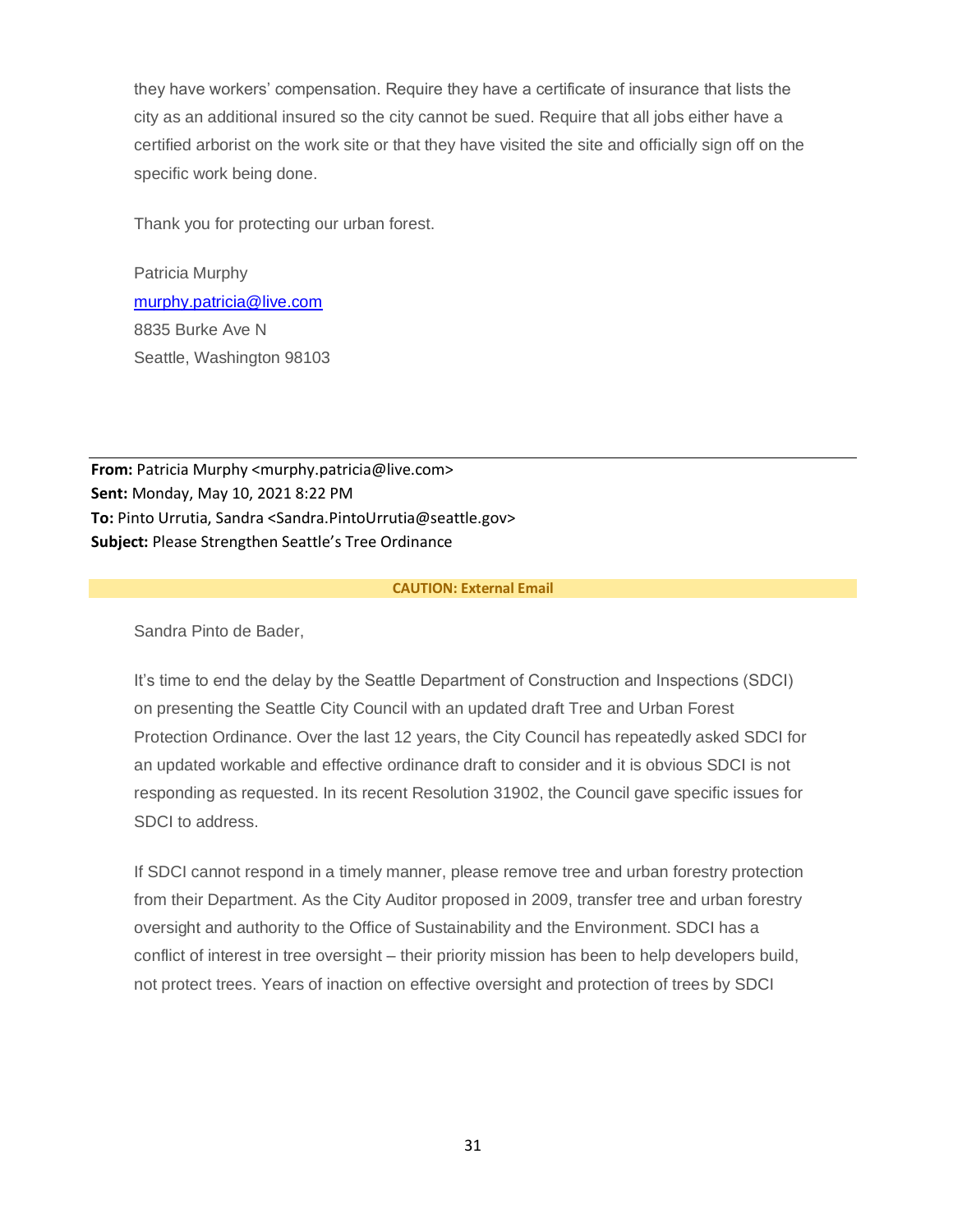demands that a separate entity like OSE take over the city's responsibility to protect and enhance our urban forest.

Seattle's trees and urban forest are vital to keeping our city healthy and livable. Trees and the urban forest comprise a vital green infrastructure. Trees reduce air pollution, storm water runoff and climate impacts like heat island effects, while providing essential habitat for birds and other wildlife. They are important for the physical and mental health of our residents.

Seattle's rapid growth and an outdated tree ordinance are reducing these beneficial effects as trees are removed and not replaced. It is urgent to act now to stop this continued loss of trees, particularly large mature trees and tree groves. It is important to promote environmental equity as trees are replaced.

Please update Seattle's Tree Protection Ordinance as recommended in the latest draft by the Seattle Urban Forestry Commission.

Here are the key provisions that need to be in the updated tree ordinance:

1. Expand the existing Tree Removal and Replacement Permit Program, including 2-week public notice and posting on-site, as used by the Seattle Department of Transportation (SDOT) – to cover all Significant Trees (6" and larger diameter at breast height (DBH)) on private property in all land use zones, both during development and outside development. 2. Require the replacement of all Significant Trees removed with trees that in 25 years will reach equivalent canopy volume – either on site or pay a replacement fee into a City Tree Replacement and Preservation Fund. Allow the Fund to also accept fines, donations, grants and set up easements.

3. Retain current protections for Exceptional Trees and reduce the upper threshold for Exceptional Trees to 24" DBH, protect tree groves and prohibit Significant Trees being removed on undeveloped lots.

4. Allow removal of no more than 2 Significant non-Exceptional Trees in 3 years per lot outside development

5. Establish one citywide database for applying for Tree Removal and Replacement Permits and to track changes in the tree canopy.

6. Post online all permit requests and permit approvals for public viewing.

7. Expand SDOT's existing tree service provider's registration and certification to register all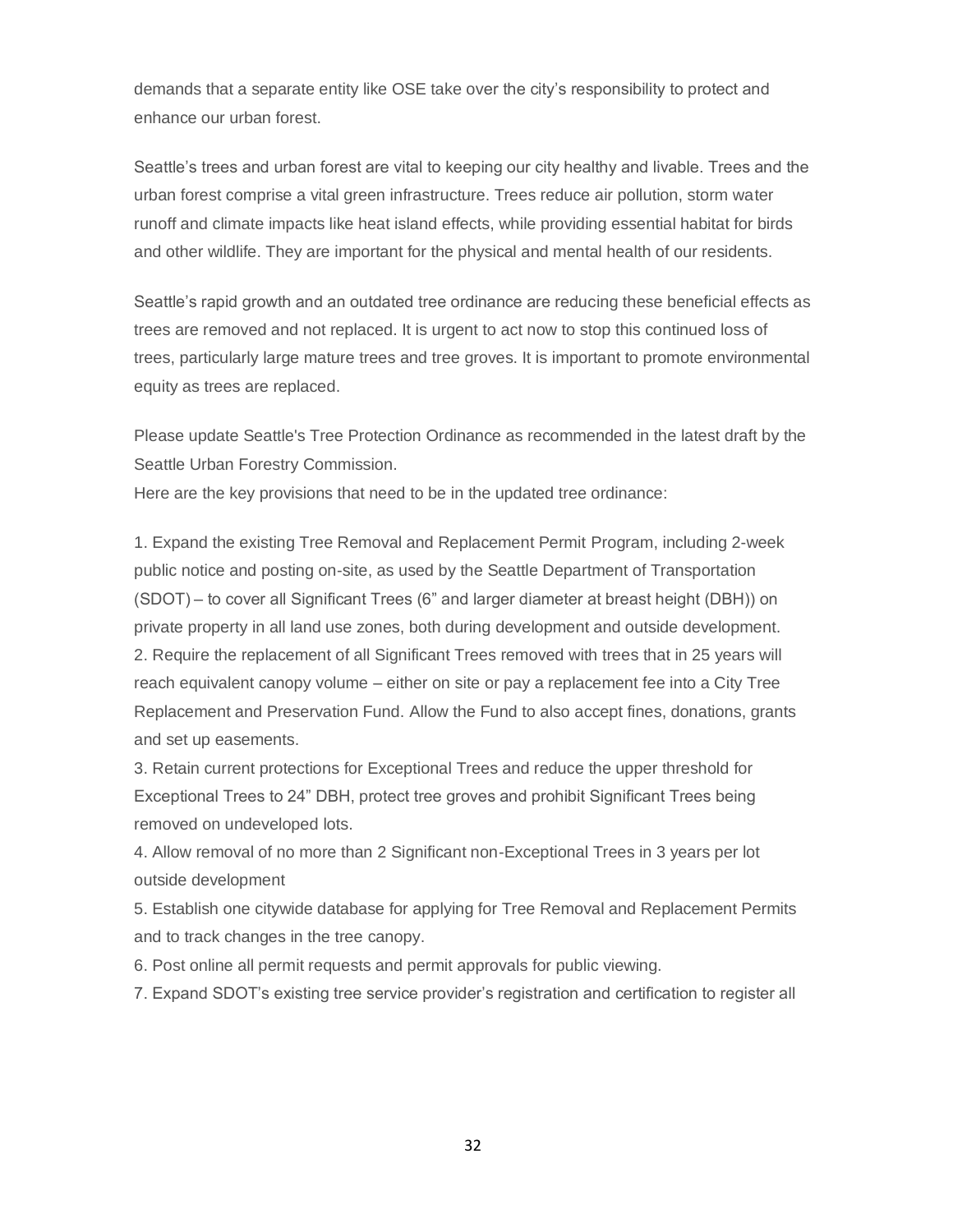Tree Service Providers (arborists) working on trees in Seattle.

8. Provide adequate funding in the budget to implement and enforce the updated ordinance.

Patricia Murphy [murphy.patricia@live.com](mailto:murphy.patricia@live.com) 8835 Burke Ave N Seattle, Washington 98103

**From:** Jon Michael Willson <info@email.actionnetwork.org> **Sent:** Monday, May 10, 2021 9:53 PM **To:** Pinto Urrutia, Sandra <Sandra.PintoUrrutia@seattle.gov> **Subject:** Please Update Seattle's Tree Ordinance

#### **CAUTION: External Email**

Sandra Pinto de Bader,

It's time to end the delay by the Seattle Department of Construction and Inspections (SDCI) on presenting the Seattle City Council with an updated draft Tree and Urban Forest Protection Ordinance. Over the last 12 years, the City Council has repeatedly asked SDCI for an updated workable and effective ordinance draft to consider and it is obvious SDCI is not responding as requested. In its recent Resolution 31902, the Council gave specific issues for SDCI to address.

If SDCI cannot respond in a timely manner, please remove tree and urban forestry protection from their Department. As the City Auditor proposed in 2009, transfer tree and urban forestry oversight and authority to the Office of Sustainability and the Environment. SDCI has a conflict of interest in tree oversight – their priority mission has been to help developers build, not protect trees. Years of inaction on effective oversight and protection of trees by SDCI demands that a separate entity like OSE take over the city's responsibility to protect and enhance our urban forest.

Seattle's trees and urban forest are vital to keeping our city healthy and livable. Trees and the urban forest comprise a vital green infrastructure. Trees reduce air pollution, storm water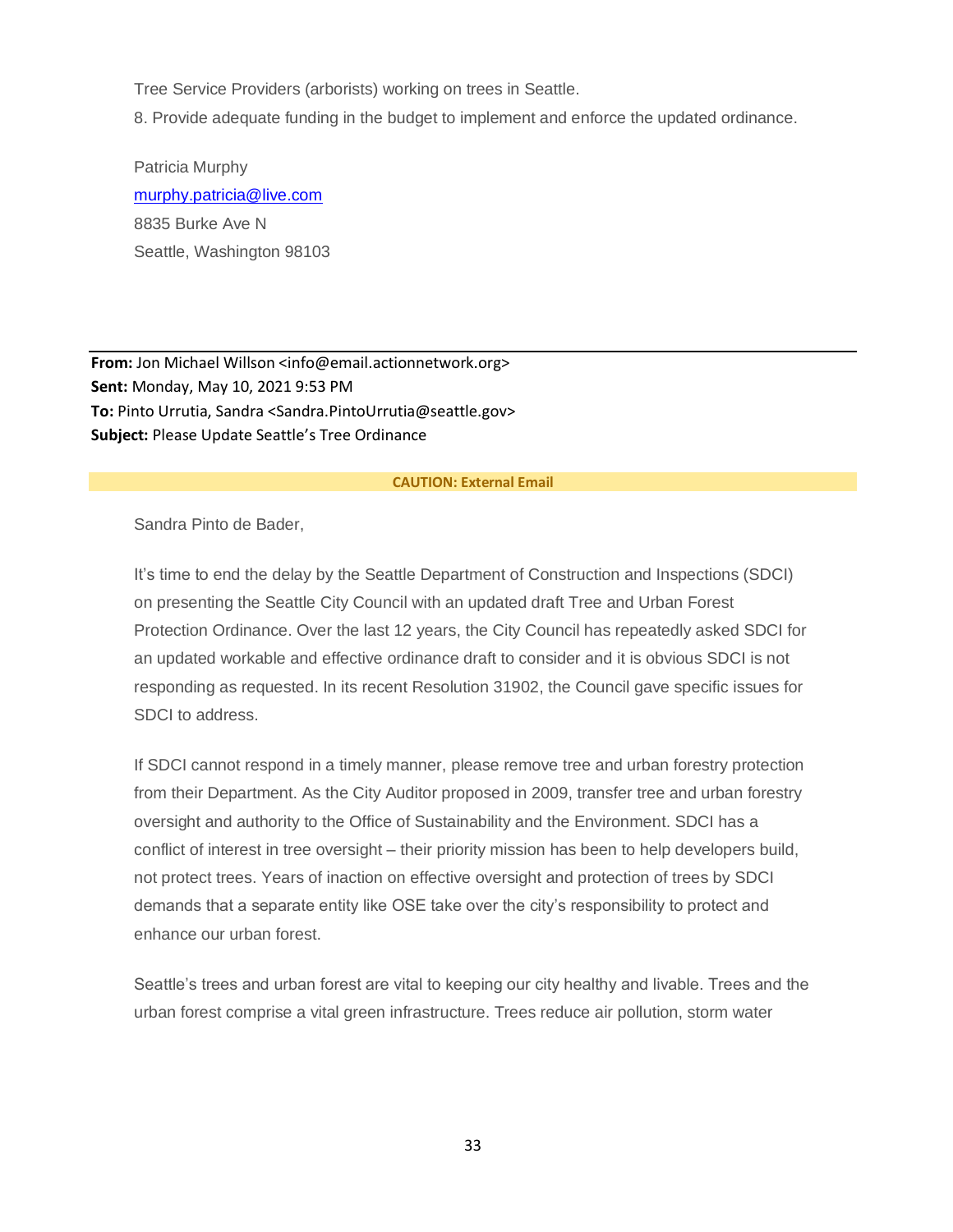runoff and climate impacts like heat island effects, while providing essential habitat for birds and other wildlife. They are important for the physical and mental health of our residents.

Seattle's rapid growth and an outdated tree ordinance are reducing these beneficial effects as trees are removed and not replaced. It is urgent to act now to stop this continued loss of trees, particularly large mature trees and tree groves. It is important to promote environmental equity as trees are replaced.

Please update Seattle's Tree Protection Ordinance as recommended in the latest draft by the Seattle Urban Forestry Commission.

Here are the key provisions that need to be in the updated tree ordinance:

1. Expand the existing Tree Removal and Replacement Permit Program, including 2-week public notice and posting on-site, as used by the Seattle Department of Transportation (SDOT) – to cover all Significant Trees (6" and larger diameter at breast height (DBH)) on private property in all land use zones, both during development and outside development. 2. Require the replacement of all Significant Trees removed with trees that in 25 years will reach equivalent canopy volume – either on site or pay a replacement fee into a City Tree Replacement and Preservation Fund. Allow the Fund to also accept fines, donations, grants and set up easements.

3. Retain current protections for Exceptional Trees and reduce the upper threshold for Exceptional Trees to 24" DBH, protect tree groves and prohibit Significant Trees being removed on undeveloped lots.

4. Allow removal of no more than 2 Significant non-Exceptional Trees in 3 years per lot outside development

5. Establish one citywide database for applying for Tree Removal and Replacement Permits and to track changes in the tree canopy.

6. Post online all permit requests and permit approvals for public viewing.

7. Expand SDOT's existing tree service provider's registration and certification to register all Tree Service Providers (arborists) working on trees in Seattle.

8. Provide adequate funding in the budget to implement and enforce the updated ordinance.

Jon Michael Willson

#### [debrouillard777@hotmail.com](mailto:debrouillard777@hotmail.com)

1358 West Armour Street Seattle, Washington 98119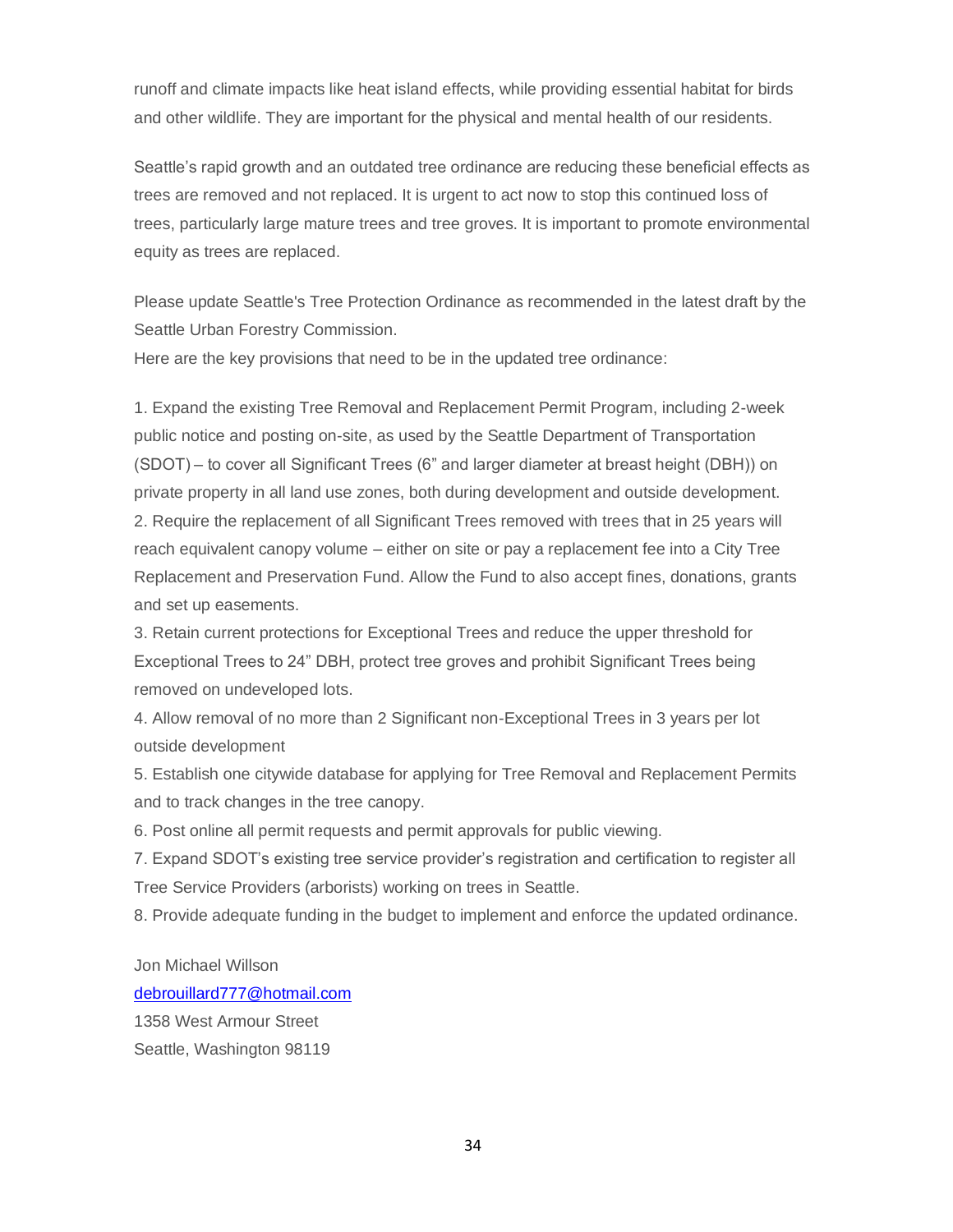**From:** Jon Michael Willson <info@email.actionnetwork.org> **Sent:** Monday, May 10, 2021 9:57 PM **To:** Pinto Urrutia, Sandra <Sandra.PintoUrrutia@seattle.gov> **Subject:** Please adopt, with amendments, SDCI's Director's Rule 13-2020

#### **CAUTION: External Email**

Sandra Pinto de Bader,

Please adopt, with the amendments recommended by the Seattle Urban Forestry Commission, SDCI's Director's Rule 13-2020 (Designation of Exceptional and Significant Trees, Tree Protection, Retention, and Tree Removal during land division, including tree service provider requirements).

Seattle must move forward now, without the delay urged by some, in adopting this updated Director's Rule with the amendments proposed below. This process of increasing protection for our urban forest was first proposed by the Seattle City Council 12 years ago and is long overdue.

The following updates as proposed in the draft Director's Rule are great steps forward:

• Reducing the upper threshold on exceptional trees to 24 inches in diameter at standard height (DSH) from 30 inches

• Designating trees 6 inches DSH and larger as protected trees, starting in the platting and short platting process

• Requiring Tree Care Providers to register with the City as the Seattle Dept. of

Transportation already requires

• Continuing protection of tree groves as exceptional trees, even if a tree is removed from the grove

• Making clear that all exceptional trees removed during development must be replaced per SMC 25.11.090

• Tightening tree removal requirements for exceptional trees as hazard trees

The following changes to the draft Director's Rule are needed:

• Change Subject Title to remove words "land division" and replace with "Development"

• PURPOSE AND BACKGROUND. add "SMC 23 requires that all trees 6 inches DSH and larger must be indicated on all site plans throughout the platting and sub-platting process, and that projects must be designed to maximize the retention of existing trees. This requirement continues throughout any subsequent development on all lots in all zones in the city."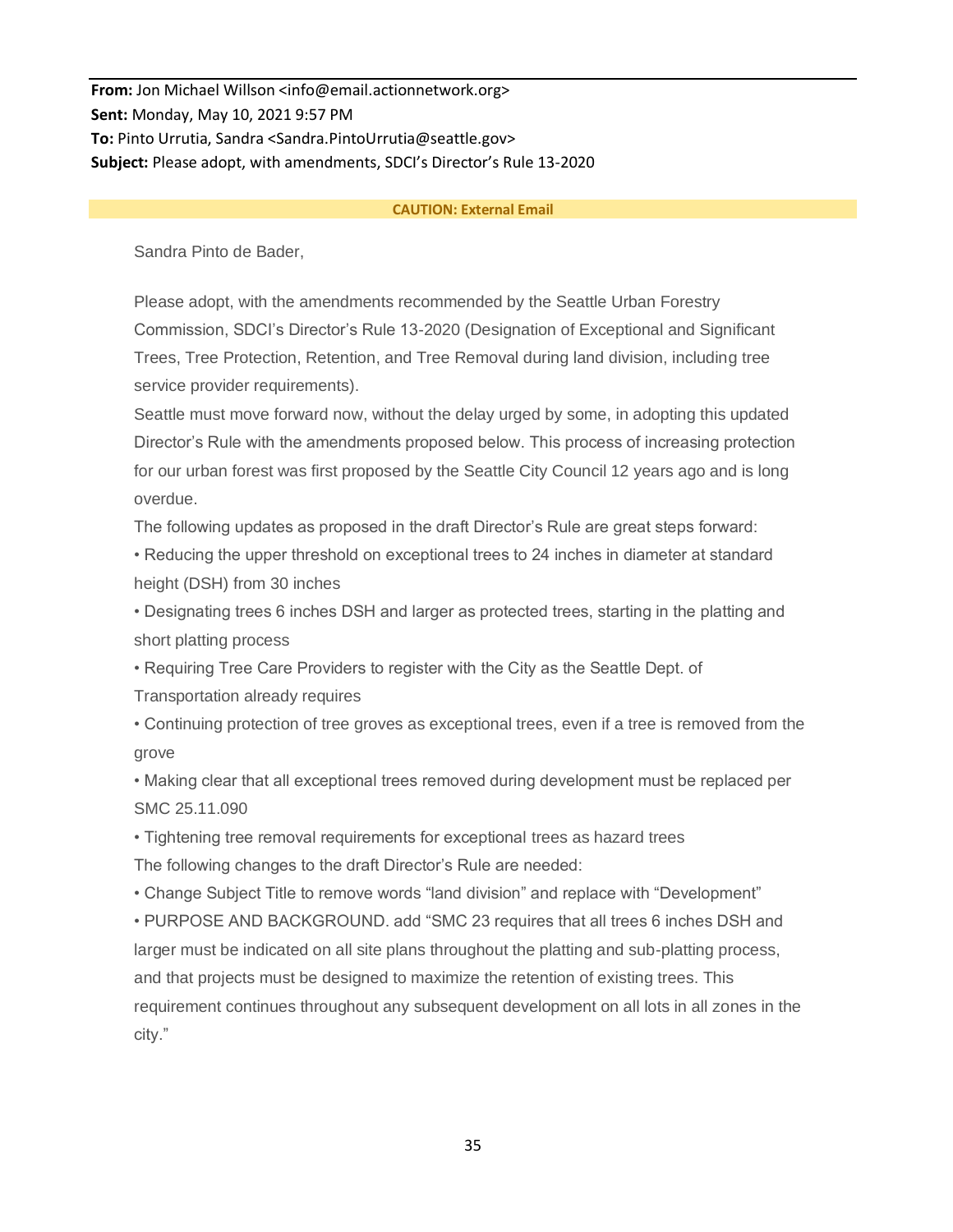• SECTION 1. Reduce the number of trees and sizes required to be a tree grove. Kirkland, Woodinville, and Duvall all define a tree grove as "a group of 3 or more significant trees with overlapping or touching crowns." Include street trees in groves.

• Add "Significant trees may become exceptional as they grow in size. They are future replacements in the urban forest for exceptional trees when they die. Development projects must be designed to maximize the retention of both exceptional and significant trees to maintain a diversity of tree species and ages."

• Add "All replacement trees regardless of size are protected trees and can't be removed."

• SECTION 2. Change the heading to "TREE PROTECTION". Remove references to "Exceptional Trees" only and change to "Trees". e.g., change "Exceptional Tree Protection Areas" to "Tree Protection Areas".

• SECTION 4. Add "The Director shall have the authority to allow replacement trees on both public and private property to meet the goals and objectives of race and social justice under Seattle's Equity and Environment Initiative."

• Under SMC 25.11.090 the Director has the authority to require "one or more trees" to be planted as replacement trees for removed exceptional trees during development. The number of trees required should increase with the size of the tree removed, with a goal to achieve equivalent canopy area and volume in 25 years. Any in-lieu fee must also rise as the size of the removed tree increases. The city can not wait 80 years to replace an 80-year-old western red cedar tree and expect to maintain its canopy goals as large exceptional trees are removed during development.

• SECTION 5. SEPA requirements under SMC 25.05.675 N are for protecting special habitats and need to be considered at the beginning of the development process. The language of this SEPA code section should be included in the Director's Rule to be certain that the code is complied with.

• SECTION 6. SDCI should adopt SDOT's registration process and requirements to assist Tree Care Providers in complying with city code and regulations. Reduce the number of citations that will remove a Tree Care Provider from being registered with the city to no more than 2 per year. Require annual registration same as Seattle business licenses require. Require that Tree Care Provider companies have a WA State contractor's license to ensure they have workers' compensation. Require they have a certificate of insurance that lists the city as an additional insured so the city cannot be sued. Require that all jobs either have a certified arborist on the work site or that they have visited the site and officially sign off on the specific work being done.